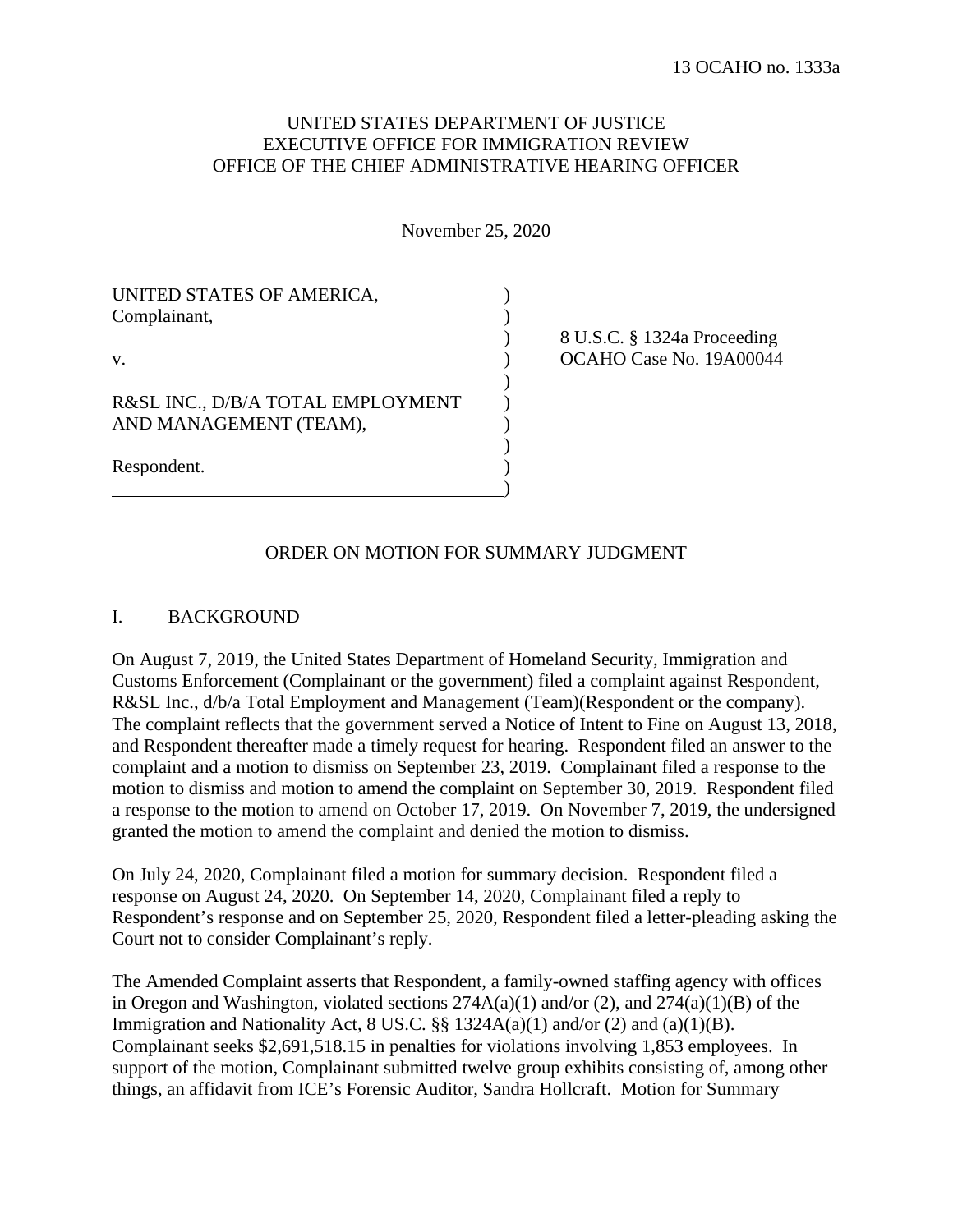13 OCAHO no. 1333a

Decision (Mot. Summ. Dec.) Ex. G-6. Respondent argues that the Complainant did not meet its burden of proof as to Count 1, there is a genuine issue of material fact as to Counts II and III, and Complainant did not sufficiently articulate the alleged violations in Count IV, nor do the violations demonstrate a lack of good faith. Opposition to Motion for Summary Decision (Opp'n). Respondent submitted 22 group exhibits in support of its opposition, including affidavits from Lovely Vasquez, its Payroll Manager and Randy Lustig, one of its owners. Opp'n, Ex. R-7 and 1.

#### II. STANDARDS

A. Summary Decision

"In cases arising under 8 U.S.C. § 1324a, the government has the burden of proving by a preponderance of the evidence that the respondent is liable for committing a violation of the employment eligibility verification requirements." *United States v. Metro. Enters., Inc.*, 12 OCAHO no. [1](#page-1-0)297,  $7(2017).$ <sup>1</sup> The government also has the burden of proof with respect to the penalty and the government "must prove the existence of any aggravating factor by the preponderance of the evidence[.]" *Id.* (quoting *United States v. Niche, Inc.*, 11 OCAHO no. 1250, 6 (2015)) (internal citations omitted).

Under the Office of the Chief Administrative Hearing Officer (OCAHO) rules, the Administrative Law Judge (ALJ) "shall enter a summary decision for either party if the pleadings, affidavits, material obtained . . . show that there is no genuine issue as to any material fact and that a party is entitled to summary decision." 28 C.F.R. § 68.38(c).1 "An issue of fact is genuine only if it has a real basis in the record" and a "genuine issue of fact is material if, under the governing law, it might affect the outcome of the suit." *Sepahpour v. Unisys, Inc.*, 3 OCAHO no. 500, 1012, 1014 (1993) (citing *Matsushita Elec. Indus. Co. v. Zenith Radio Corp.*, 475 U.S. 574, 586–87 (1986); *Anderson v. Liberty Lobby, Inc.*, 477 U.S. 242, 248 (1986)).

"Once the moving party satisfies its initial burden of demonstrating both the absence of a material factual issue and that the party is entitled to judgment as a matter of law, the nonmoving party must come forward with contravening evidence to avoid summary resolution." *United States v. Four Seasons Earthworks, Inc.*, 10 OCAHO no. 1150, 3 (2012) (citing *Celotex Corp. v. Catrett*, 477 U.S. 317, 323 (1986)). "[T]he party opposing the motion for summary decision 'may not rest upon the mere allegations or denials' of its pleadings, but must 'set forth specific

<span id="page-1-0"></span> $\overline{1}$ <sup>1</sup> Citations to OCAHO precedents reprinted in bound Volumes 1 through 8 reflect the volume number and the case number of the particular decision, followed by the specific page in that volume where the decision begins; the pinpoint citations which follow are thus to the pages, seriatim, of the specific entire volume. Pinpoint citations to OCAHO precedents subsequent to Volume 8, where the decision has not yet reprinted in a bound volume, are to pages within the original issuances; the beginning page number of an unbound case will always be 1, and is accordingly omitted from the citation. Published decisions may be accessed in the Westlaw database "FIM-OCAHO," or in the LexisNexis database "OCAHO," or on the website at http://www.justice.gov/eoir/OcahoMain/ocahosibpage.htm#PubDecOrders.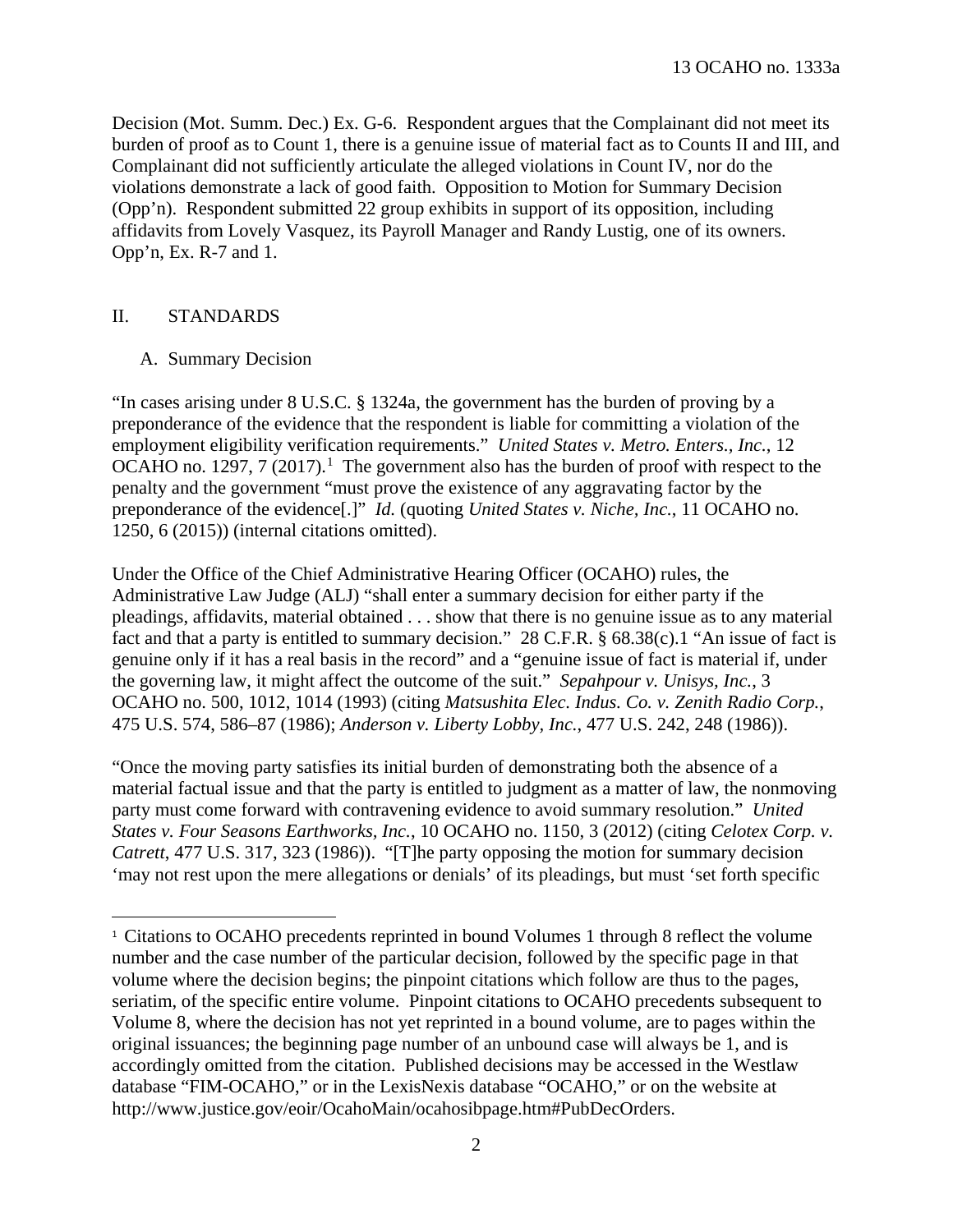facts showing that there is a genuine issue of fact for the hearing.'" *United States v. 3679 Commerce Place, Inc.*, 12 OCAHO no. 1296, 4 (2017) (quoting 28 C.F.R. § 68.38(b)). Further, if the government satisfies its burden of proof, "the burden of production shifts to the respondent to introduce evidence . . . to controvert the government's evidence. If the respondent fails to introduce any such evidence, the unrebutted evidence introduced by the government may be sufficient to satisfy its burden[.]" *United States v. Durable, Inc.*, 11 OCAHO no. 1231, 5 (2014). All facts and reasonable inferences are viewed "in the light most favorable to the non-moving party." *United States v. Prima Enters., Inc.*, 4 OCAHO no. 615, 259, 261 (1994) (citations omitted).

## B. Employment Verification Requirements

In cases arising under 8 U.S.C. § 1324a, the government has the burden of proving by a preponderance of the evidence that the respondent is liable for committing a violation of the employment eligibility verification requirements. *Metro. Enters.*, 12 OCAHO no. 1297 at 5. Employers must prepare and retain Forms I-9 for employees hired after November 6, 1986, and employers must produce the I-9s for government inspection upon three days' notice. *Id.* at 7 (citing 8 C.F.R. §  $274a.2(b)(2)(ii)$ . An employer must ensure that an employee completes section 1 of the I-9 on the date of hire and the employer must complete section 2 of the I-9 within three days of hire. *United States v. A&J Kyoto Japanese Rest.*, 10 OCAHO no. 1186, 5 (2013); 8 C.F.R. § 274a.2(b)(1)(A), (ii)(B). Employers must retain an employee's I-9 for three years after the date of hire or one year after the date of termination, whichever is later.  $\S 274a.2(b)(2)(i)(A)$ .

"Failures to satisfy the requirements of the employment verification system are known as 'paperwork violations,' which are either 'substantive' or 'technical or procedural.'" *Metro. Enters., Inc.*, 12 OCAHO no. 1297 at 7 (citing Memorandum from Paul W. Virtue, INS Acting Exec. Comm'r of Programs, *Interim Guidelines: Section 274A(b)(6) of the Immigration & Nationality Act Added by Section 411 of the Illegal Immigration Reform & Immigrant Responsibility Act of 1996* (Mar. 6, 1997) (Virtue Memorandum)). As explained in *United States v. WSC Plumbing, Inc*., 9 OCAHO no. 1071, 11 (2001), dissemination of the Interim Guidelines to the public may be viewed as an invitation for the public to rely upon them as representing agency policy. While this office is not bound by the Virtue Memorandum, the government is so bound, and failure to follow its own guidance is grounds for dismissal of those claims. *Id.* at 12. With respect to technical or procedural violations, the employer must be given a period of not less than ten business days to correct the failure voluntarily. 8 U.S.C. § 1324a(b)(6)(A)-(B).

# C. Good Faith Defense

In its answer, Respondent asserts that it complied with the I-9 requirements in good faith. Section 1324a(a)(6) provides that an entity is considered to have complied with the employment verification requirements notwithstanding a technical or procedural failure if the employer made a good faith attempt to comply. However, an employer cannot avoid liability under § 1324a(a)(1)(B) for technical or procedural verification failures if it fails to correct those failures within ten days after the date Complainant notifies the employer of the failure. *United States v. WSC Plumbing*, 9 OCAHO no. 1071, 2 (2001). A Notice of Technical and Procedural Failures generally serves as notice of such violations. Here, Respondent pleaded good faith as an affirmative defense in its Answer.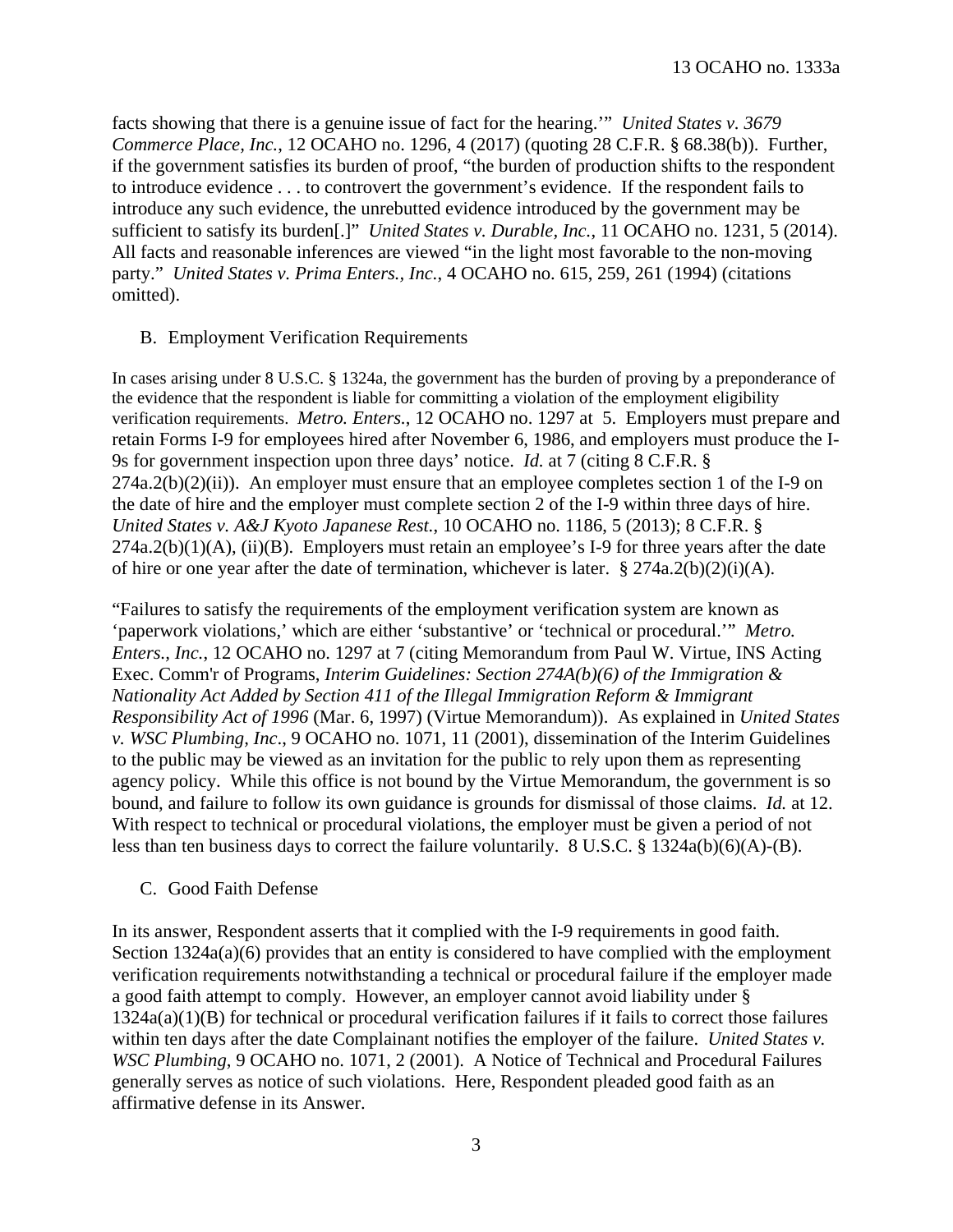## III. DISCUSSION

### A. Complainant's Reply

On September 14, 2020, Complainant filed a reply to Respondent's opposition to the motion for summary decision. Complainant attached to the reply a declaration from ICE Auditor, Sandra Hollcraft. Complainant did not request leave to file the reply. On September 25, 2020, Respondent filed a letter-pleading arguing that Complainant did not seek leave to file the reply pursuant to the OCAHO rules and the reply improperly contains a new declaration. Respondent argues that a movant's alleged undisputed facts that it contends entitles it to summary decision should be included in the original motion, not in an improper reply.

Under the OCAHO rule regarding motions or requests, "[u]nless the Administrative Law Judge provides otherwise, no reply to a response, counter-response to a reply, or any further responsive document shall be filed." 28 C.F.R. § 68.11(b). Complainant did not seek leave to file a reply and the undersigned did not otherwise permit Complainant to file a reply. Thus, Complainant's reply was filed in derogation of the OCAHO rules and is accordingly not considered. *Ogunrinu v. Law Resources*, 13 OCAHO no. 1332, 1–2 (2019) (citing *United States v. Pegasus Rest., Inc.*, 10 OCAHO no. 1143, 1–2 (2012)).

## B. Count I

Complainant originally alleged that Respondent knowingly hired or continued to employ two unauthorized workers. Complainant has withdrawn and seeks to strike the violation against one individual because the statute of limitations has run. Mot. Summ. Dec. at 8. As such, the violation related to one employee is STRICKEN. *See* Appx., Count I.[2](#page-3-0) In support of its allegation regarding the remaining employee, Complainant asserts that Respondent knew the employee at issue was unauthorized for employment because Respondent received a Tentative Nonconfirmation (TNC) for this employee from E-Verify, there is no evidence that Respondent took any action to notify the employee of the TNC, and Respondent continued to employ him. Mot. Summ Dec. Ex. G-6  $\mathbb{P}11$ . Complainant asserts that the employee was unauthorized because it found that the social security number he provided was issued prior to his own date of birth, and was assigned to another person. *Id.* 

Respondent argues that Complainant failed to establish that it knowingly hired or continued to employ an unauthorized worker. Respondent argues that Complainant has not provided evidence to show that the employee was unauthorized, as the evidence only shows that the social security number on the employee's I-9 belonged to someone else. Opp. at 7. Respondent also argues that the number on the employee's I-9 matched the number on the social security card he provided to verify his employment eligibility, so Respondent properly completed his I-9. *Id.* Additionally, Respondent argues that a TNC is not constructive notice that an individual is not authorized to work in the United States, citing the E-Verify Manual, ICE's guidance regarding No-Match

<span id="page-3-0"></span> $\overline{2}$  *See* Appendix for a list of all names, violations, and determinations based on Complainant's request to strike and this Court's rulings.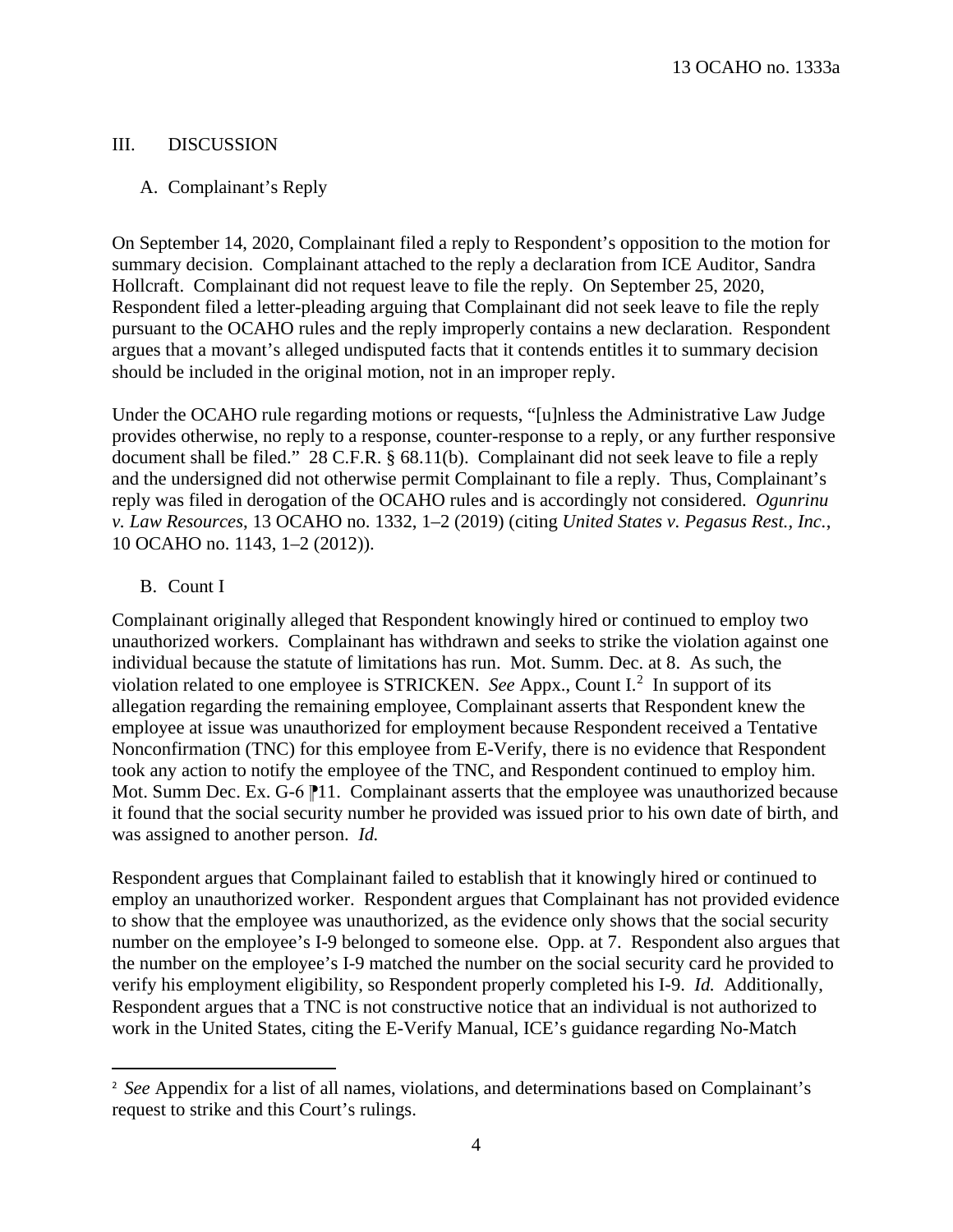letters from the Social Security Administration, and Ninth Circuit case law. *Id.* at 8-9*.*  Respondent concludes that constructive notice must be narrowly construed and the determination must be based on the totality of the circumstances. *Id.* at 9. Respondent concludes that such a narrow construction not only preserves the delicate balance erected by IRCA's enforcement and discrimination provisions, but preserves employers' incentive to voluntarily participate in E-Verify, which would not be the case if a TNC from E-Verify is automatically construed to be constructive knowledge of an employee's unauthorized status. *Id.* at 11.

Section  $1324a(a)(2)$  makes it "unlawful for a person or other entity . . . to hire or continue to employ [an] alien in the United States knowing the alien is (or has become) an unauthorized alien with respect to such employment." Knowing "includes not only actual knowledge but also knowledge which may fairly be inferred through notice of certain facts and circumstances which would lead a person, through the exercise of reasonable care, to know about a certain condition." 8 C.F.R. § 274a.1(l)(1); *see United States v. Foothill Packing, Inc.*, 11 OCAHO no. 1240, 8-9 (2015). The regulation explains that constructive knowledge may include situations where an employer fails to complete or improperly completes the I-9 Form; the employer "has information available to it that would indicate that the alien is not authorized to work, such as Labor Certification and/or an Application for Prospective Employer; or acts with reckless and wanton disregard for the legal consequences of permitting another individual to introduce an unauthorized alien into its work force or to act on its behalf." § 274a.1(l)(1); *see also United States v. Muniz Concrete and Contracting, Inc.*, 12 OCAHO no. 1278, 8–9 (2016).

Regarding Complainant's assertion that the employee in Count I was an unauthorized worker, Complainant provided printouts of its database search results, a record related to the employee at issue showing that he was issued a driver's license without a social security number, and the declaration of Hollcraft. Mot. Summ. Dec., Ex. G-6 at 3; Ex. G-8 at 19–21. The declaration and records provided only show that the social security number on his I-9 form does not belong to the employee at issue. OCAHO has found that a social security mismatch alone is not evidence that an employee is unauthorized to work in the United States. *United States v. SKZ Harvesting, Inc.*, 11 OCAHO no. 1266, 16 (2016). OCAHO cautiously approaches the question of a worker's status when the worker has not had notice and an opportunity to present alternative employment documents. *Id.* As discussed below, the employee at issue did not have notice and an opportunity to challenge the social security information mismatch or present alternative documents. Thus, Complainant did not meet its burden to prove that the employee in Count I was unauthorized to work in the United States.

Additionally, regarding the knowing element of Complainant's claim, Complainant does not allege that Respondent had actual knowledge that the employee was unauthorized. Complainant points to Hollcraft's declaration, which includes a legal conclusion that Respondent had constructive knowledge of the employee's unauthorized status. This conclusion appears to be based upon the TNC, which is the only evidence of the employee's status as the driver's license does not include a social security number. As noted above and below, this is insufficient evidence of constructive knowledge.

The Ninth Circuit, the circuit in which this case arises, has found that "constructive knowledge" must be narrowly construed. *Aramark Facility Servs. v. Serv. Employees Intern. Union*, 530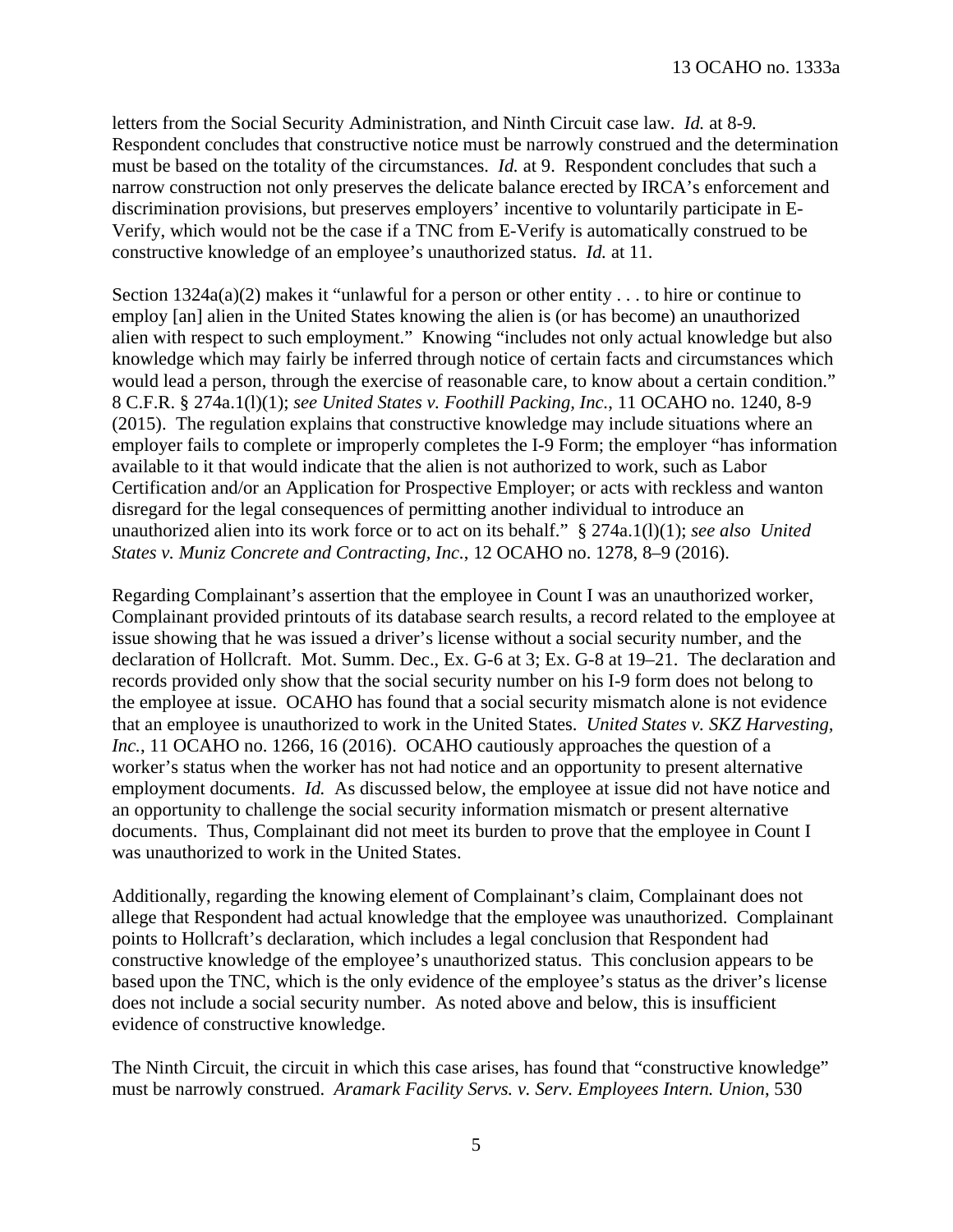F.3d 817, 825 (9th Cir. 2008); *Collins Foods Int'l, Inc. v. INS*, 948 F.2d 549, 55455 (9th Cir. 1991). OCAHO case law explains that "constructive knowledge may be found when an employer receives specific information from a governmental enforcement agency that casts doubt on the employment authorization of an employee, and the employer subsequently continues to employ the individual without taking adequate steps to reverify the individual's employment eligibility." *United States v. Associated Painters, Inc.*, 10 OCAHO no. 1151, 4–5 (2012). For example, OCAHO has found that an employer knowingly continued to employ an unauthorized worker because the employer continued to employ the individual after a government agent told the employer that the employee was unauthorized. *United States v. Candlelight Inn*, 4 OCAHO no. 611, 212, 223–24 (1994). The Ninth Circuit found a knowing continuing to employ violation when the employer continued to employ employees after the Immigration and Naturalization Service (INS) sent the employer a letter stating that the employees at issue used documents that did not pertain to them and might be unauthorized to work in the United States. *United States v. Noel Plastering and Stucco, Inc.*, 3 OCAHO no. 427, 296, 298–300 (1992), *aff'd*, 15 F.3d 1088 (9th Cir. 1993); *see also United States v. New El Rey Sausage Co.*, 1 OCAHO no. 66, 398, 408–11 (1989) (finding constructive knowledge when there was an INS letter stating that two employees were not authorized to work and an INS official's separate statement to the employer confirming they were not authorized); *modified on other grounds* by CAHO, 1 OCAHO no. 78, 542 (1989)).

In *Collins Food Int'l,* the Ninth Circuit considered whether an employer knowingly hired an unauthorized worker when the unauthorized worker presented a fraudulent social security card to satisfy the I-9 requirements. Regarding constructive knowledge, the *Collins* Court explained that the IRCA "is delicately balanced to serve the goal of preventing unauthorized alien employment while avoiding discrimination against citizens and authorized aliens." *Id.* at 554. The Court further explained that "the doctrine of constructive knowledge has great potential to upset that balance and it should not be expansively applied." *Id.*at 554–55. The Ninth Circuit found that the employer did not have constructive knowledge because the employer did not have "positive information" that the employee was undocumented. *Id.* at 555. The Ninth Circuit distinguished *Collins* from other cases in which the Court found the employer had constructive knowledge because the INS specifically visited the employer and notified it that its employees were suspected unlawful aliens and should be terminated if inspection of their documents did not allay the concerns. *New El Rey Sausage*, 925 F.2d 1153, 1155 (9th Cir. 1991); *Mester Mfg. Co. v. INS*, 879 F.2d 561, 564 (9th Cir. 1989).

In *Aramark Facility Servs. v. Service Employees Intern.*, 530 F.3d 817 (9th Cir. 2008), the employer received letters from the Social Security Administration (SSA) notifying it that the social security numbers of some of its employees did not match those in the SSA's database. *Id.* at 821. The Ninth Circuit found that "[g]iven the narrow scope of the constructive knowledge doctrine, the 'no-match' letters themselves could not have put Aramark on constructive notice that any particular employee mentioned was undocumented." *Id.* at 826. The Ninth Circuit reasoned that the SSA routinely sends no-match letters when an employee's W-2 records differ from the SSA's database regarding an employee's social security number. *Id.* The purpose of the letters are wage-based, rather than immigration related. *Id.* The court explained that social security no-match letters can be generated "for many reasons, including typographical errors, name changes, compound last names prevalent in immigrant communities, and inaccurate or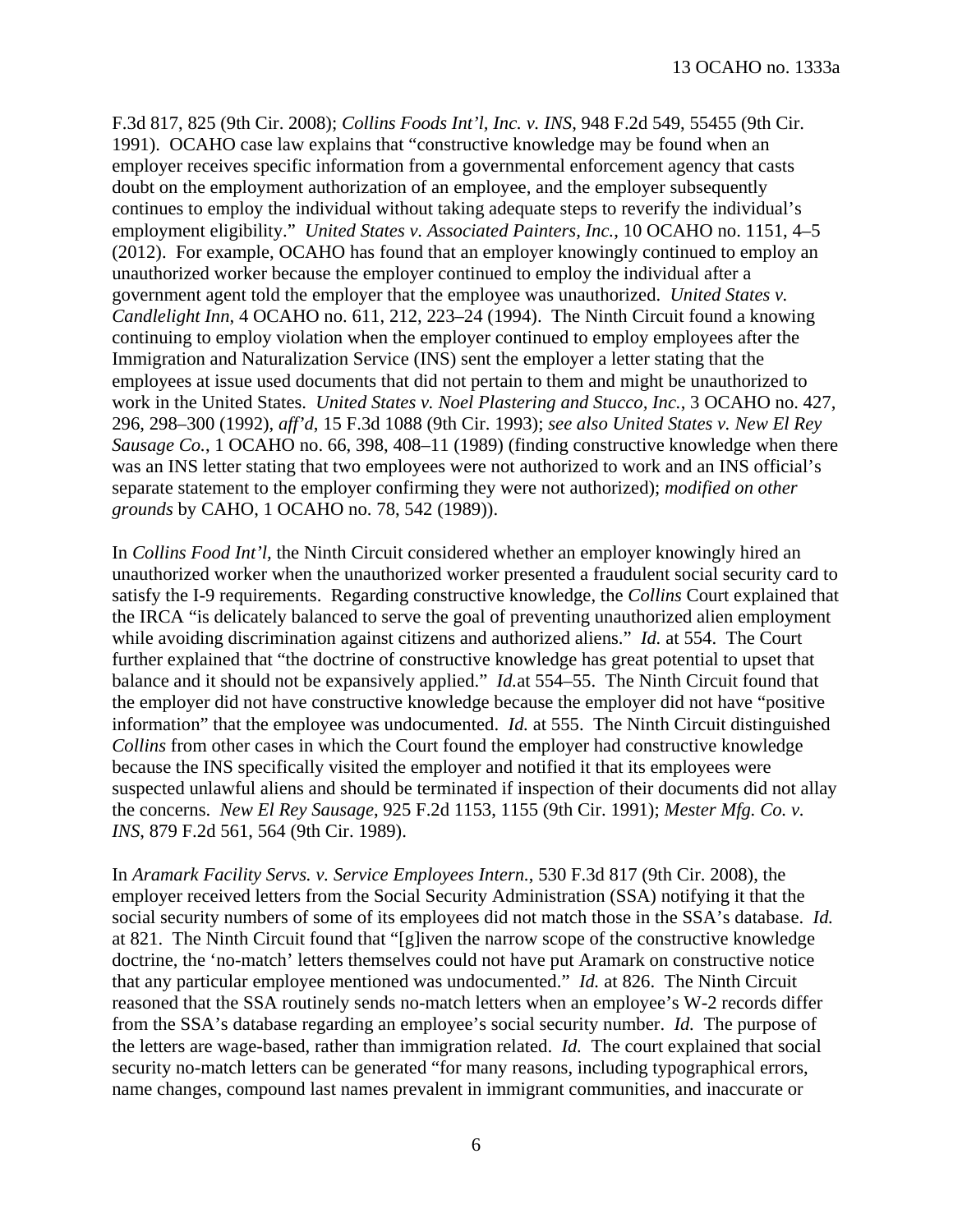incomplete employer records." *Id.* Thus, a social security number "discrepancy does not *automatically* mean that an employee is undocumented or lacks proper work authorization." *Id.* Thus, the court held that the "no-match" letters are not intended by the SSA to contain "positive information" of immigration status, and could be triggered by numerous reasons other than fraudulent documents, including various errors in SSA's . . . database. Indeed the letters do not indicate that the government suspects the workers of using fraudulent documents. . . . Without more, the letters did not provide constructive notice of an immigration violation." *Id.* at 828-9. In this case, after the employee completed his I-9 form, Respondent entered the employee's information into E-Verify and received a TNC on February 24, 2016. Simultaneously, E-Verify issued a Further Action Notice (FAN) which stated that the reason for the notice was because the "[Social Security number] did not match: The name and/or date of birth entered for this employee did not match Social Security Administration records." Mot. Summ. Dec., Ex. G-8 at 005.

A TNC means that the information entered into E-Verify does not match records available to the SSA and/or the Department of Homeland Security. Dept. Homeland Security, E-Verify Manual, 3.3 Tentative Nonconfirmation, https://www.e-verify.gov/e-verify-user-manual-30-caseresults/33-tentative-nonconfirmation-tnc. Similar to the No-Match letters in *Aramark*, the E-Verify Manual explains that a TNC with the SSA can result for a variety of reasons including, the employee's citizenship or immigration status was not updated with SSA; the employee did not report a name change to SSA; the employee's name, Social Security number and/or date of birth are incorrect in SSA records; SSA records contain another type of mismatch; or the employer entered the employee's information incorrectly in E-Verify. *Id.* The E-Verify Manual states, "Employers may not terminate, suspend . . . or take any other adverse action against an employee because the employee received a TNC, until the TNC becomes a Final Nonconfirmation." *Id.* Further, the E-Verify Manual states, "If the employee chooses not to take action on the TNC, the employer may terminate employment with no civil or criminal liability . . . The case can be treated as a Final Nonconfirmation and the employer should close the case in E-Verify." *Id.*

The E-Verify Memorandum of Understanding with Employers further instructs that when E-Verfiy issues a TNC "[t]he Employer must promptly notify employees in private of the finding and provide them with the notice and letter containing information specific to the employee's E-Verify case . . . The Employer agrees to provide written referral instructions to employees and instruct affected employees to bring the English copy of the letter to the SSA. The Employer must allow employees to contest the finding, and not take adverse action against employees if they choose to contest the finding, while their case is still pending." E-Verify MOU at 3, para. 12 (6/10/2013). Further, the MOU states, "the Employer agrees not to take any adverse action against an employee based upon the employee's perceived employment eligibility status while SSA or DHS is processing the verification request unless the Employer obtains knowledge (as defined in 8 C.F.R. § 274a.1(*l*)) that the employee is not authorized to work." *Id.* at 3 para. 13. The MOU specifically states that "an initial inability of the SSA or DHS automated verification system to verify work authorization [or] a tentative nonconfirmation . . . does not establish, and should not be interpreted as, evidence that the employee is not work authorized. In any of such cases, the employee must be provided a full and fair opportunity to contest the finding, and if he or she does so, the employee may not be terminated or suffer any adverse employment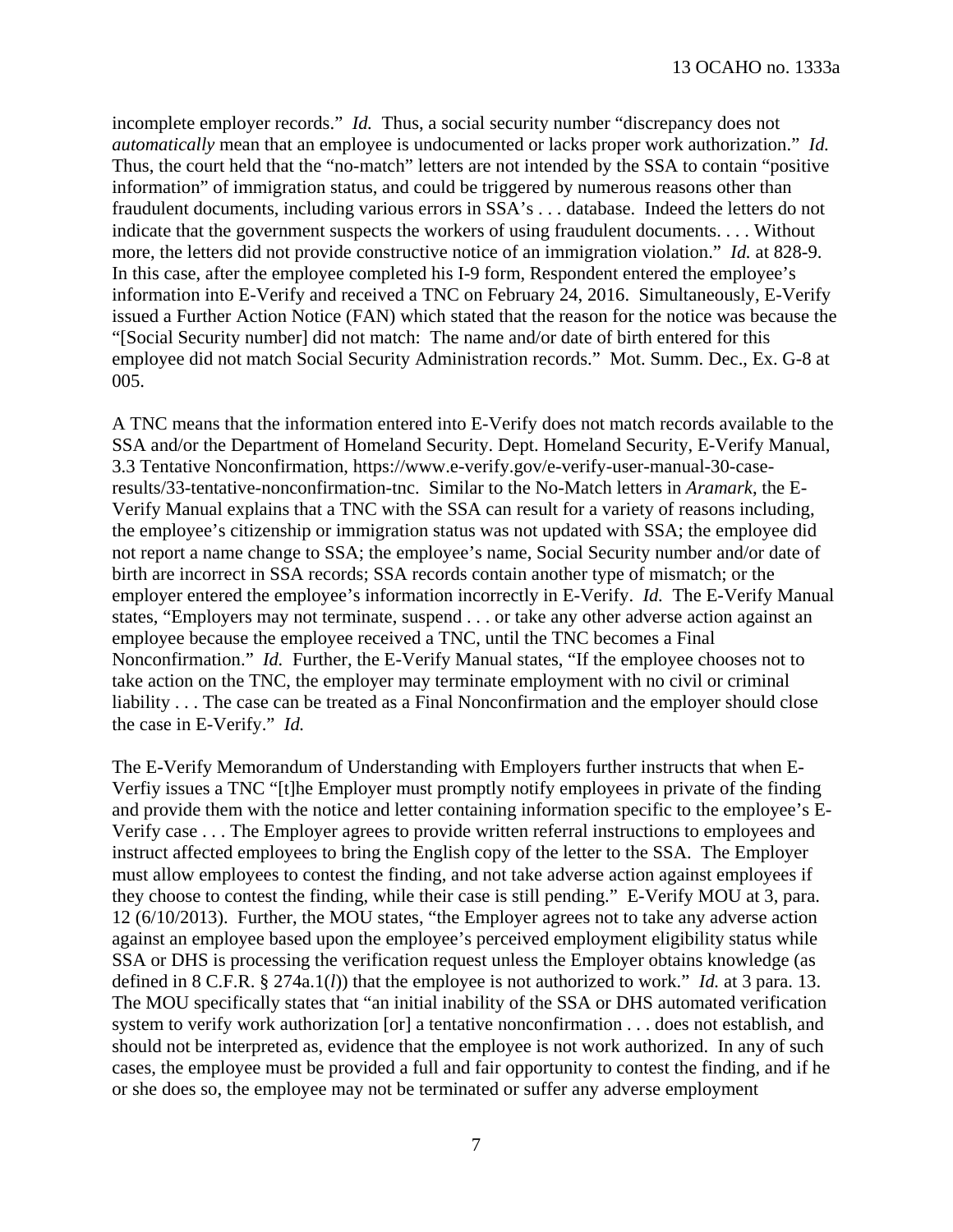consequences based upon the employee's perceived employment eligibility status . . . until and unless secondary verification by SSA or DHS has been completed and a final nonconfirmation has been issued." *Id.*

Complainant argues that the employee received a TNC and Respondent did not take appropriate action after the TNC; therefore, Respondent knowingly continued to employ the employee. Respondent contends that it attempted to contact the employee several times after receiving the FAN, but could not get ahold of him. Respondent contends that it did not terminate the employee because there was no Final Nonconfirmation. Respondent provided the affidavit of its Payroll Manager, Lovey Vasquez. Opp'n, Ex. R-7. Vasquez states that the employee at issue was terminated on April 16, 2016, and on September 14, 2016, "it was brought to our attention that he must be E-Verified. The report stated he needed to take further action regarding this matter. The Spanish and English version of the report was printed and mailed to his address ... on September 14, 2016. He was called 3 times on September 20, 2016 to confirm he received the information, but he never returned [Respondent's] calls. I do not recall TEAM ever receiving any Final Nonconfirmation notice for [this employee]." *Id.* at 5.

There is no dispute that the TNC was issued in February 2016, and Respondent failed to take action required as it did not attempt to notify the employee of the TNC until September 2016, after the employee was terminated. Since Respondent did not take any action until September 2016, the evidence shows that the employee's E-Verify status remained a TNC. As stated in both the MOU and the Manual, the TNC does not establish, and should not be interpreted as evidence that the employee is not work authorized, and the employer cannot take any adverse action against an employee while their status is a TNC, unless the employee opts not to contest the TNC. E-Verify MOU at 3, para. 13*.* Here, since Respondent did not inform the employee of the TNC, the employee did not get the opportunity to choose whether to contest the TNC. The MOU indicates that if the employee does not contest the TNC, E-Verify will issue a Final Nonconfirmation. E-Verify MOU at 3, para. 13. An employer may terminate an employee if there is a Final Nonconfirmation. There is no evidence that E-Verify issued a Final Nonconfirmation; thus, Respondent appeared to be in a difficult position as it did not follow the rules initially, but the employee's E-Verify status remained a TNC and Respondent could not terminate him both pursuant to the program, and because he had already departed.

The Court acknowledges that Respondent did not follow the E-Verify Manual requirements, the MOU requirements, and the instructions on the TNC. However, based on the totality of the circumstances, narrowly construing constructive knowledge, and considering all of the E-Verify instructions stating that an employer cannot terminate an employee until there is a Final Nonconfirmation, the Court finds that there is no issue of material fact. Complainant did not establish that Respondent had constructive knowledge that the employee in Count I was unauthorized to work in the United States. Nor did Complainant prove that the employee at issue was unauthorized to work in the United States. Thus, Complainant did not establish that Respondent knowingly hired or continued to employ an unauthorized worker. As such, the violation alleged in Count I is DISMISSED.

#### C. COUNT II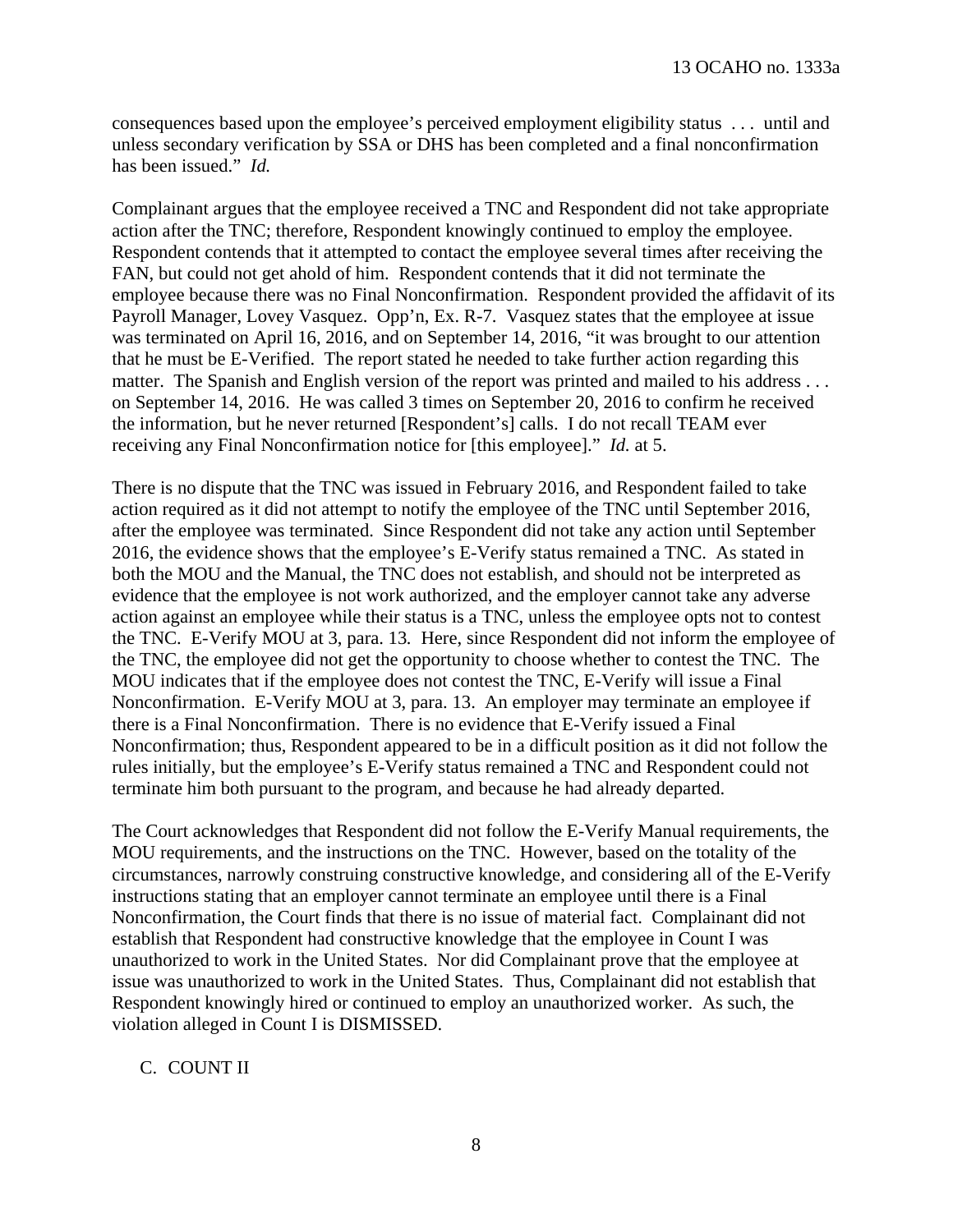In the Complaint, Complainant alleges that Respondent failed to prepare and/or present I-9s for 518 employees. In its Motion, Complainant seeks to strike five violations. Complainant's request to strike five violations is GRANTED and those five violations are DISMISSED. Thus, Complainant contends that Respondent is liable for the remaining 513 violations. Complainant provided employee records and quarterly tax reports as evidence that Respondent did not prepare and/or present I-9s for these 513 employees.

Respondent contends that there is an issue of material fact regarding whether it provided I-9s for the employees at issue. Respondent contends that the Notice of Inspection required Respondent to provide I-9s for its employee within three days of the date it was served. Respondent asserts that it has several offices in Washington and Oregon, and its I-9s were located in the employees' files in those different locations. Respondent contends that because it only had three days to produce 4,000 I-9s to Complainant, it did not have time to make copies, and it provided Complainant with its original I-9s. Respondent's payroll manager, Lovey Vasquez, states that Complainant told her that "the original I-9's belong to and were the property of the government, we had to quickly turn them over to the government, the original I-9's would be returned to us, and we would be fined if these were delivered late. She said she would send us a receipt once she . . . received our original I-9's." *Id.* at 1. Contrary to its normal practice in which Complainant provides an itemized receipt including a list of every I-9 provided, Complainant provided a receipt that stated "3 large boxes of original Forms I-9 . . . All other subpoena items provided via email on 9-20-2016." Opp'n, Ex. R-8.

Vasquez claims that she drove to each location, and after gathering all of the files, "[w]e used the alphabetized Employee New Hire Report to mark each person off the list as we pulled their I-9 and placed into boxes for shipment to ICE. I remember checking off each person with either a pencil or pen, off the list." Opp'n, Ex. R-7 at 1–2. She further states that she recalls "checking off all the employee names on the [Employee New Hire Report], sending ICE a I-9 form for each person on the list, and I was surprised when a few years later, I learned that ICE said TEAM failed to produce I-9s for more than 500 employees– almost a quarter of the names on the list." *Id.* at 2.

Finally, Respondent contends that Complainant agreed to strike the five above-mentioned I-9s because Respondent pointed out that it did provide I-9s for those five individuals. Thus, Respondent contends that construing the facts in the light most favorable to Respondent, there is an issue of material fact regarding whether Respondent did provide I-9s for the employees listed in Count II and Complainant did not find them among the 4,000 I-9s that Respondent provided. In support of its contention that Respondent failed to prepare and/or present I-9s for the 513 individuals, ICE provided a portion of Respondent's quarterly tax reports containing the specific employee's name, and/or a portion of Respondent's employee list pertaining to the employee. *See* Mot. Summ Dec., Ex. G-9. In addition, Hollcraft states in her declaration, "I reviewed weekly payroll reports and the quarterly reports provided to determine if any Forms I-9 were missing. In total, I initially determined that the company had failed to prepare or present 518 Forms I-9 that fell within retention requirements . . . Subsequent to filing of the Complaint, ICE determined that issues regarding naming conventions resulted in the erroneous inclusion of five employees in this Count. With those five violations withdrawn, 513 violations remain in Count II." Hollcraft Decl. at 3. Complainant also cites to a chart it provided with its Amended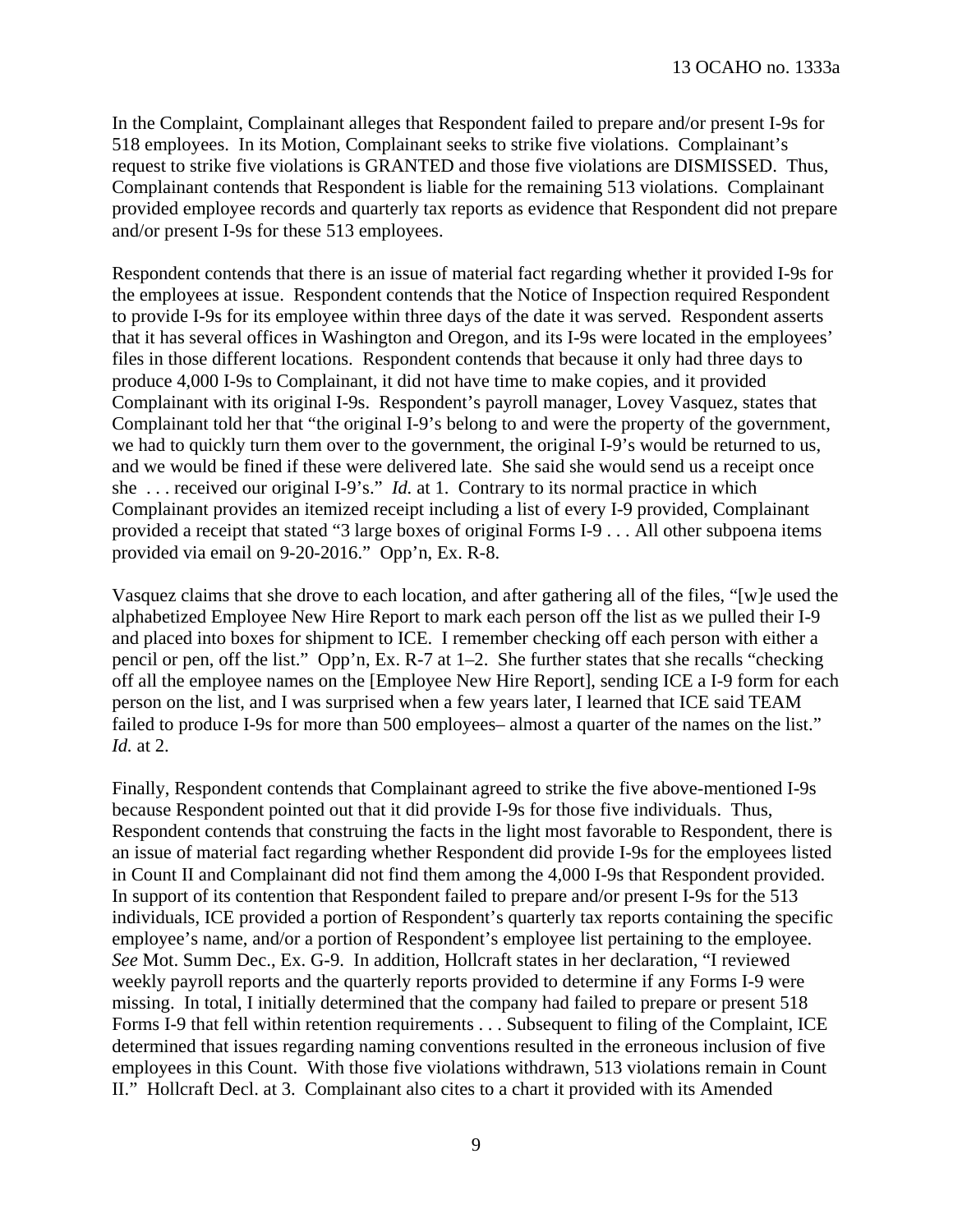Complaint, which lists the employees, alleged violations, and provides notes detailing each alleged violation. *See* Mot. Am. Compl. 6-26. For these violations, it states that the Form I-9 was not provided. The chart does not detail how the author came to that conclusion, nor does it contain the author's name or a supporting affidavit. Only authenticated evidence may be considered on summary decision. *Villegas-Valenzuela v. United States*, 103 F.3d 805, 811 n.6 (9th Cir. 1996). Without the author's name or an affidavit authenticating the chart, the chart is not admissible as evidence. *Id.*; *see United States v. Carpio-Lingan*, 6 OCAHO no. 914, 5 (1997). Further, even if the chart was admissible, the chart appears to be Complainant's own assessment of the alleged violations, and the majority of the violations are evidenced by the actual I-9 forms presented.

Thus, Complainant's evidence for this Count consists of Hollcraft's statement above and portions of Quarterly Tax Reports and payroll reports that show that the employee worked for Respondent during the time period for which Respondent should have retained their I-9s. Construing the facts in the light most favorable to the non-moving party, the Court finds there is a genuine issue of material fact regarding whether Respondent provided the 513 I-9s in this Count. Vasquez's affidavit conflicts with Hollcraft's declaration and Complainant has not provided any other evidence that Respondent failed to present the 513 I-9s at issue.

# D. COUNT III

Complainant originally alleged that Respondent failed to timely prepare and/or present I-9 forms for 276 employees.<sup>[3](#page-9-0)</sup> In its motion, Complainant moves to strike sixty-one violations. As such, the sixty-one violations that Complainant identifies are STRICKEN. Thus, Complainant contends that the remaining 215 I-9s were not timely prepared and/or presented.

To timely complete the I-9 form, the employer must ensure that the employee completes section 1 of the I-9 within one day of the date of hire and the employer must complete section 2 of the I-9 within three days of hire. *United States v. A&J Kyoto Japanese Rest.*, 10 OCAHO no. 1186, 5  $(2013); 8 \text{ C.F.R. } $274a.2(b)(1)(A), (ii)(B).$ 

Respondent contends that there is an issue of material fact regarding the employees' hire dates because it is a staffing company and it is not clear when the date of hire is as it relates to the completion of the I-9. Respondent argues that as a staffing agency two dates are relevant to the hiring date: "(1) the date when an employee accepts an offer to be staffed and is entered into the assignment pool (earlier date); and (2) the date an employee is actually assigned to a job (later date)." Opp'n at 14.

Respondent cites 8 C.F.R. § 274a.2, which defines "hire" as "the actual commencement of employment of an employee for wages or other remuneration." Respondent states that the only guidance specific to staffing companies regarding the hiring date is buried in the E-Verify Frequently Asked Questions. E-Verify, https://www.e-verify.gov/faq/staffing-agencies-maycomplete-form-i-9-once-an-employee-accepts-an-offer-and-is-in-an. The E-Verify FAQs state, "When completing Section 2 of Form I-9, staffing agencies may choose to use either the date a

<span id="page-9-0"></span>l <sup>3</sup> The names of the employees in Count III are listed in the Appendix.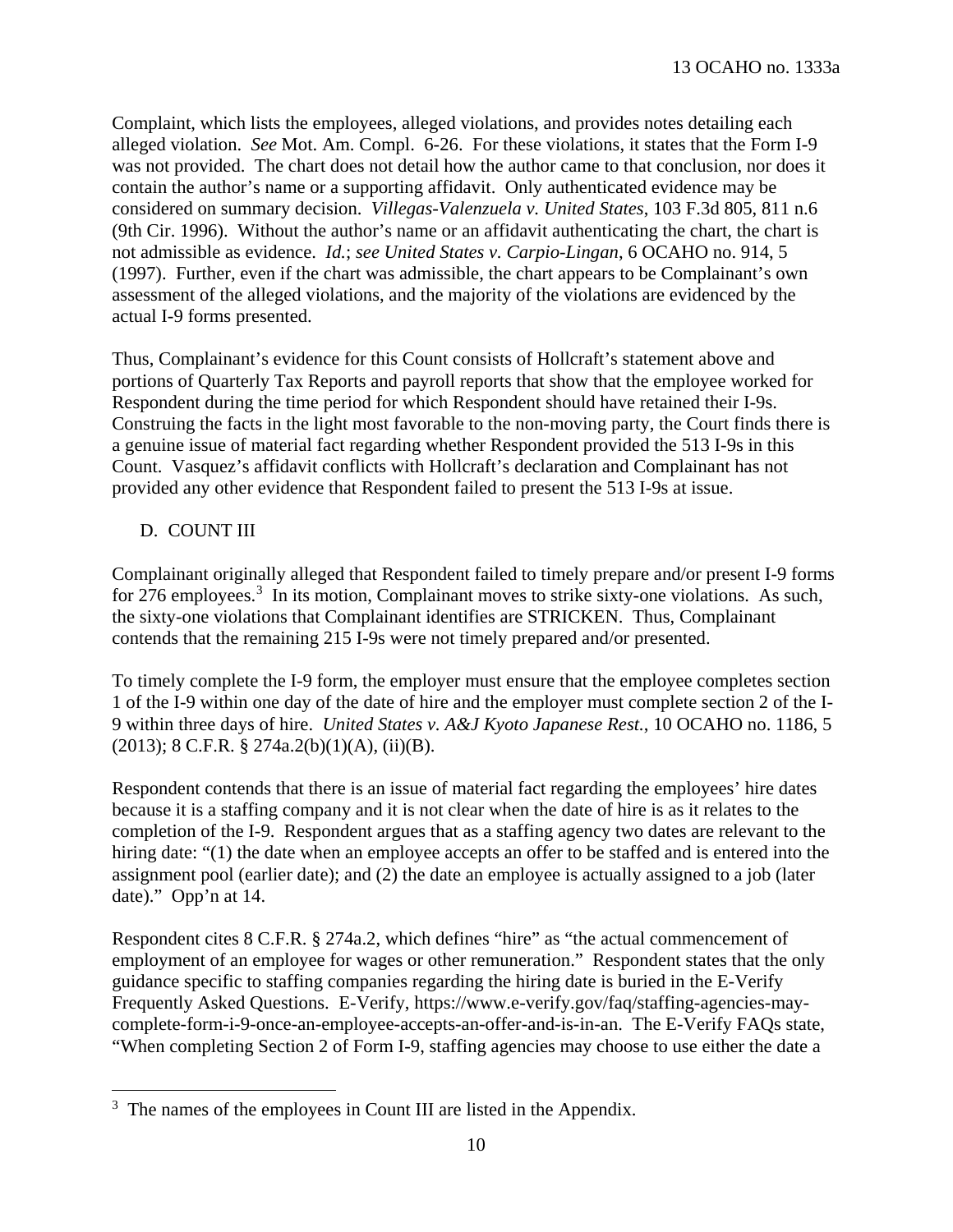new employee is assigned to their first job or the date a new employee accepts an offer and is entered into the assignment pool as the first day of employment." *Id.*

While Respondent's argument regarding the lack of guidance for staffing agencies when completing the I-9 form is well taken, there is no genuine issue of material fact based on the evidence. In support of its claim, Complainant provided the following: I-9 forms; relevant pages of Respondent's Monthly Payroll Records showing the employee's name, paycheck date, and number of hours worked for that paycheck; and pages of Respondent's Quarterly Reports. Mot. Summ. Dec. Ex. G-10. The evidence shows that for the 213 I-9s at issue, using the later date, the employees began working and receiving wages prior to completing section 2 of the I-9.<sup>[4](#page-10-0)</sup>

Respondent points to the discrepancies in the hire dates listed on the I-9 versus the date the employees began working for wages, arguing that this discrepancy creates a genuine issue of material fact. Opp. at 14. Despite the hire date provided on the I-9, the payroll records and quarterly reports resolve any issue as to whether the Form I-9s were timely completed. The monthly payroll and quarterly reports show that 213 employees started work and received wages (the latest date possible) before section 2 was completed. A visual inspection of the I-9s and supporting documents revealed that Respondent failed to timely prepare I-9s for 213 employees listed in Count III.

However, Complainant did not establish violations related to two I-9s. Complainant named one employee twice in Count III, so Respondent will not be liable twice for one violation.<sup>[5](#page-10-1)</sup> Secondly, the date on section 2 of one I-9 is dated the same day as the date of hire. Mot. Summ. Dec., Ex. G-10 at 870. Complainant's chart incorporated in the amended complaint indicates that ICE served a Notice of Technical and Procedural Violations on Respondent and included this I-9 claiming that the section 2 attestation date was one month after the hire date. Mot. Am. Compl. at 52. Complainant claims that, in response, Respondent's employee changed the attestation date to match the hire date. *Id.* However, as discussed above, the chart is not evidence. Hollcraft's declaration mentions requesting additional information about the discrepancies between the hire dates and the section 2 attestation dates, but she does not mention this specific violation and instead states that "the company's response to the date discrepancies was simply the statement 'authorized rep no longer employed.'" Mot. Summ. Dec., Ex. G-6 at 2. This I-9 did not contain such a notation, and instead, just has the initials "MC" near the attestation date. Mot. Summ. Dec., Ex. G-10 at 870. Complainant also did not provide a copy of the alleged Notice of Technical and Procedural Violations. Thus, Complainant did not provide any evidence that there was a discrepancy between the hire and section 2 attestation date on this I-9 or that Respondent changed the section 2 attestation date after Complainant notified it of a discrepancy. As such, Complainant did not prove a violation related to this I-9.[6](#page-10-2)

 $\overline{\phantom{a}}$ 

<span id="page-10-0"></span><sup>4</sup> The Violations Chart attached indicates Complainant's alleged hire date, and the date the employee records show that the employee received a paycheck (check date) when it does not match the listed hire date, or the date that the employee appeared on the quarterly report if it is prior to or near the time of the alleged hire date.

<span id="page-10-1"></span><sup>&</sup>lt;sup>5</sup> Employee numbers 140 and 147 under Count III of Violations Chart. Appx.

<span id="page-10-2"></span><sup>6</sup> Employee number 234 under Count III of Violations Chart. Appx.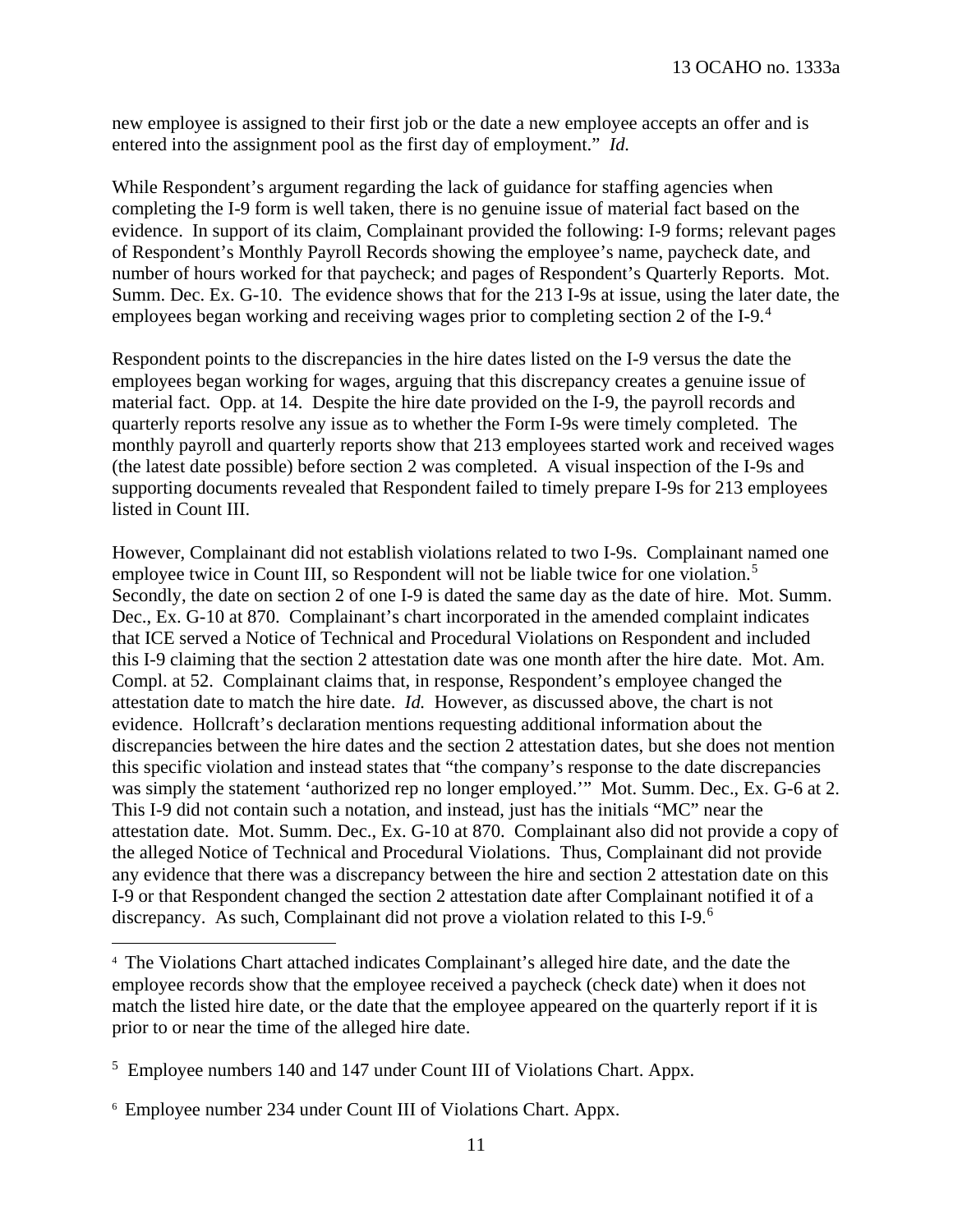As such, two violations are DISMISSED because there is no issue of material fact as to whether Complainant can prove that Respondent failed to timely prepare these I-9s. Sixty-one violations are DISMISSED because Complainant has asked the Court to strike them based on the statute of limitations. Finally, there is no issue of material fact regarding the remaining violations. Complainant has established that Respondent is liable for 213 violations in Count III for failure to timely prepare and/or present I-9s.

# E. COUNT IV

Complainant alleges that Respondent failed to ensure that the employees properly completed section 1 and/or that Respondent failed to properly complete sections 2 or 3 of the I-9s for 1,224 employees.<sup>[7](#page-11-0)</sup> Complainant states that Respondent did not provide copies of any of the documents it reviewed to verify each employee's employment eligibility. Mot. Summ. Dec., Ex. G-6 at 1. Respondent contends that Complainant failed to state the specific violation for each of the I-9s at issue.

Complainant's chart, incorporated in the amended complaint, details Complainant's specific allegations regarding each violation. Additionally, a visual inspection of the I-9s reveals that 1,015 I-9s contain at least one substantive violation, including but not limited to, a missing or blank I-9 page, no employee attestation in section 1, no employer attestation in section 2, no check mark indicating work authorization status in section 1, no alien number listed or apparent, no section 3 reverification for employees whose work authorization expired, untimely completion of section 2 because the employer backdated the section 2 attestation, no or invalid List A, B, and/or C documents, and complete or partial missing expiration dates or document numbers for documents in section 2.<sup>[8](#page-11-1)</sup>

1. Checked Wrong Box or Multiple Boxes in Section 1

On many I-9s, the employee checked more than one box or the wrong box in section 1. For most of these violations, the employee checked the U.S. citizen box in section 1, but provided their Lawful Permanent Resident card in section 2, or checked both the U.S. citizen and Lawful Permanent Resident box in section 1. OCAHO has found it is a substantive violation when the box(es) checked in section 1 are contradictory. *United States v. Ketchikan Drywall Servs.*, 10 OCAHO no. 1139, 15 (2011). "A lawful permanent resident may become a citizen, but no one can be both simultaneously." *Id.* Thus, this Court finds that the I-9s with a checkmark indicating the employee is both a U.S. citizen and Lawful Permanent Resident, and those indicating the employee is a U.S. citizen but provided a Lawful Permanent Resident card in section 2, contain substantive violations. Additionally, some checked both U.S. citizen and noncitizen national boxes in section 1. A person cannot be both a citizen and a non-citizen at the same time.

 $\overline{a}$ 

<span id="page-11-0"></span><sup>7</sup> See Appendix for specific violations.

<span id="page-11-1"></span> $8 \text{ The Violations Chart in the Appendix details the substantive violation(s) contained in the$ Forms I-9.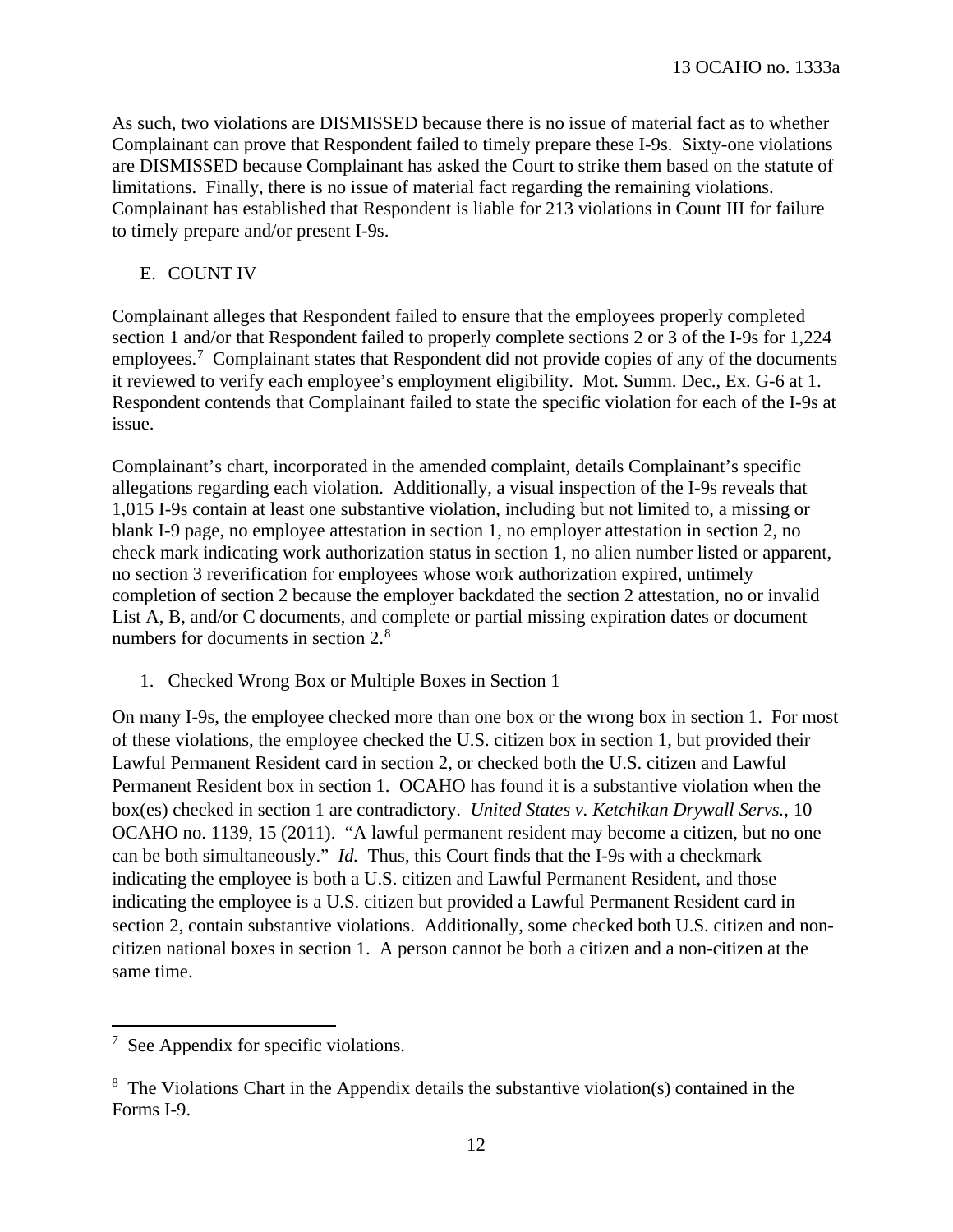Seven individuals checked the non-citizen national box, but provided a Lawful Permanent Resident card in section 2. The Form I-9 instructions narrowly define a non-citizen national as "[a]n individual born in American Samoa, certain former citizens of the former Trust Territory of the Pacific Islands, and certain children of noncitizen nationals born abroad." USCIS Form I-9 at 4. The Form I-9 defines a lawful permanent resident as "[a]n individual who is not a U.S. citizen and who resides in the United States under legally recognized and lawfully recorded permanent residence as an immigrant." *Id.* A non-citizen national is not an immigrant, and therefore the checks are contradictory. *See Ketchikan Drywall*, 10 OCAHO no. 1139 at 15. Further, while the employees did not check the lawful permanent resident box in section 1, their Alien numbers were provided in section 2. Thus, Respondent is liable for seven violations when the employee checked the non-citizen national box, but provided a Lawful Permanent Resident card.

Finally, one individual checked the U.S. citizen box and the Lawful Permanent Resident box, but it appears that the employee attempted to correct the mistake as the checkmark for the U.S. citizen box is bolded, while the other is fainter. Mot. Summ. Dec., Ex. G-11 at 719. As such, Respondent is not liable for a violation related to this I-[9](#page-12-0).<sup>9</sup>

2. Backdated I-9s and Lack of Printed Name of Employer Representative

Complainant charged Respondent with backdating a number of Form I-9s. Complainant provided information related to hire dates of the employer representatives who signed section 2 of the allegedly backdated I-9s. Specifically, Complainant provided the I-9s or payroll information showing that the employer representatives were hired after the date of their section 2 signatures on the I-9s at issue. Mot. Summ. Dec., Ex. G-7. Based on the evidence of the representatives' hire dates, they could not have signed section 2 of these I-9s on the dates purported because they did not work for Respondent on those dates. Thus, the Court finds that many I-9s in Count IV were not timely completed because the section 2 attestation date predated the hire date of the employer representative who signed section 2. *See* Appx., Count IV.

Additionally, several I-9s lacked the printed name of the employee who signed section two, and that signature did not appear on other I-9s. OCAHO has held that when the employer representative fails to print their name in section two, the signature does not appear on other I-9s, and there is no indication who the signatory in section 2 is, the violation can be classified as substantive. *United States v. Agri-Systems*, 12 OCAHO no. 1301, 13 (2017). As such, the Court finds Respondent liable for substantive violations related to these I-9s.

3. Section 2 Attestation Signed With Signature Stamp

Further, Complainant claims that twenty-four I-9s contain a violation because section 2 was signed using one employee's, L.B., signature stamp.[10](#page-12-1) Complainant provided examples of I-9s

 $\overline{a}$ 

<span id="page-12-0"></span><sup>9</sup> Employee number 230 under Count IV of the Violations Chart. *See* Appx.

<span id="page-12-1"></span> $10$  The Violations Chart in the Appendix includes a number next to each employee. The violations related to the signature stamp correspond to the following employees' I-9s: 16, 97,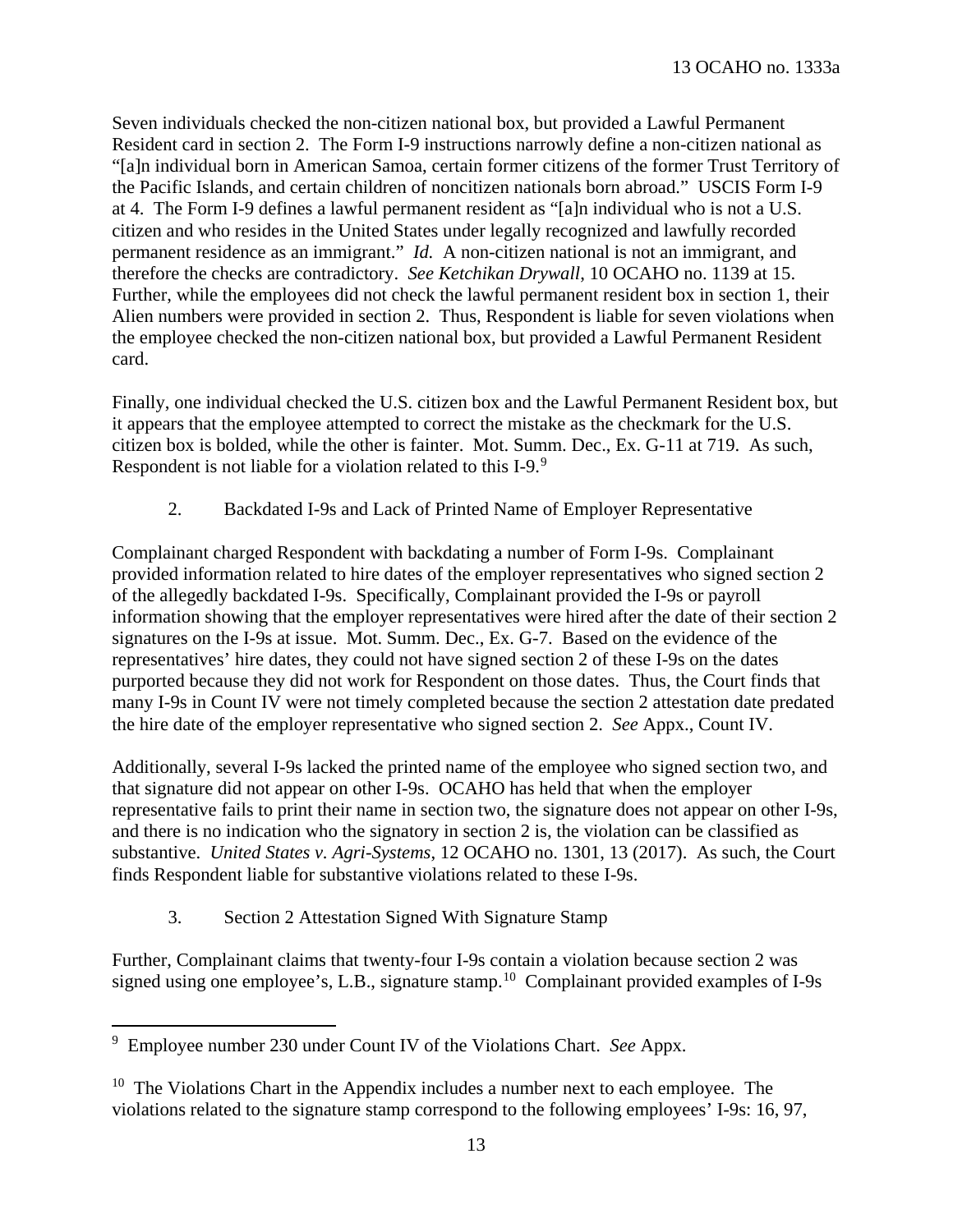that L.B. signed and those I-9s signed using her signature stamp. Mot. Summ. Dec., Ex. G-7h. Complainant contends that the handwriting in section 2 on the I-9s with the stamped signature does not match the handwriting on those I-9s that L.B. actually signed and therefore L.B. did not attest to reviewing the documents in section 2 on twenty-four I-9s. "A person or entity must attest under penalty of perjury on a Form I-9 that it has verified that an individual employee is not an unauthorized alien, and such attestation is manifested by either a handwritten or an electronic signature." *Agri-Systems*, 12 OCAHO no. 1301 at 13 (citing 8 U.S.C. §  $1324a(b)(1)(A)$ ). ICE's regulations provide that section 2 attestation must be signed "with a handwritten signature or electronic signature in accordance with 8 C.F.R. § 274a.2(i)." 8 C.F.R.  $\S 274a.2(b)(1)(ii)(B)$ . A stamp is not a handwritten signature. Further, the evidence shows that L.B. signed some I-9s with a handwritten signature, while other I-9s were signed using her signature stamp. A visual inspection reveals that the handwriting in section 2 of the stamped I-9s does not match the handwriting in section 2 of those with a handwritten signature. Thus, the Court finds Respondent did not properly complete the section 2 employer attestation on twentyfour I-9s when the employer representative signed section 2 with a stamp.

4. Issuing Authority and Document Description for List B or C Documents

Complainant alleges eight I-9s contain substantive violations based on the issuing authority entered in section 2 when the employee presented a birth certificate as a List C document.<sup>11</sup> Specifically, Complainant alleges a substantive violation because the employer did not include the state or county that issued the List C document. For all of these alleged substantive violations, the employer included "Department of Health" or "DOH" as the issuing authority. Second, Complainant claims that the List B document on one I-9 is missing the county or state that issued the identification document because under issuing authority Respondent wrote "Dept. of Corrections." Mot. Summ. Dec., Ex. G-11 at 3575. Complainant has not pointed to any authority that failure to include the state or county in the issuing authority for a List B or C document is a substantive violation. *See* Mot. Summ. Dec., Ex. G-11.

It is a substantive violation if the employer fails, in section 2, to "provide the document title, identification number(s) and/or expiration date(s) of a proper List A document or proper List B and List C documents in section 2 of the Form I-9, unless a legible copy of the document(s) is retained with the Form I-9 and presented at the I-9 inspection[.]" Virtue Memorandum at 3. While the I-9 instructions provide that if the List B or C document is issued by a state entity, the employer should include the state that issued the document, Complainant has not pointed to any authority showing that a failure to include the state or county that issued the document is a substantive violation, rather than a technical or procedural violation. *See* USCIS, Instructions for Form I-9, at 8 (Oct. 21, 2019). Instead, it appears that Respondent complied in good faith with the employment verification requirements. As such, Respondent is not liable for the violations

 $\overline{a}$ 

<sup>132, 151, 219, 418, 553, 568, 580, 586, 706, 721, 753, 837, 865, 919, 962, 1088, 1097, 1105,</sup>  1144, 1150, 1189, 1196.

<span id="page-13-0"></span> $11$  The violations related to the issuing authority correspond to the following employees' I-9s: 157, 201, 446, 898, 1080, 1158, 1161, 1209 under Count IV of the Violations Chart. *See* Appx.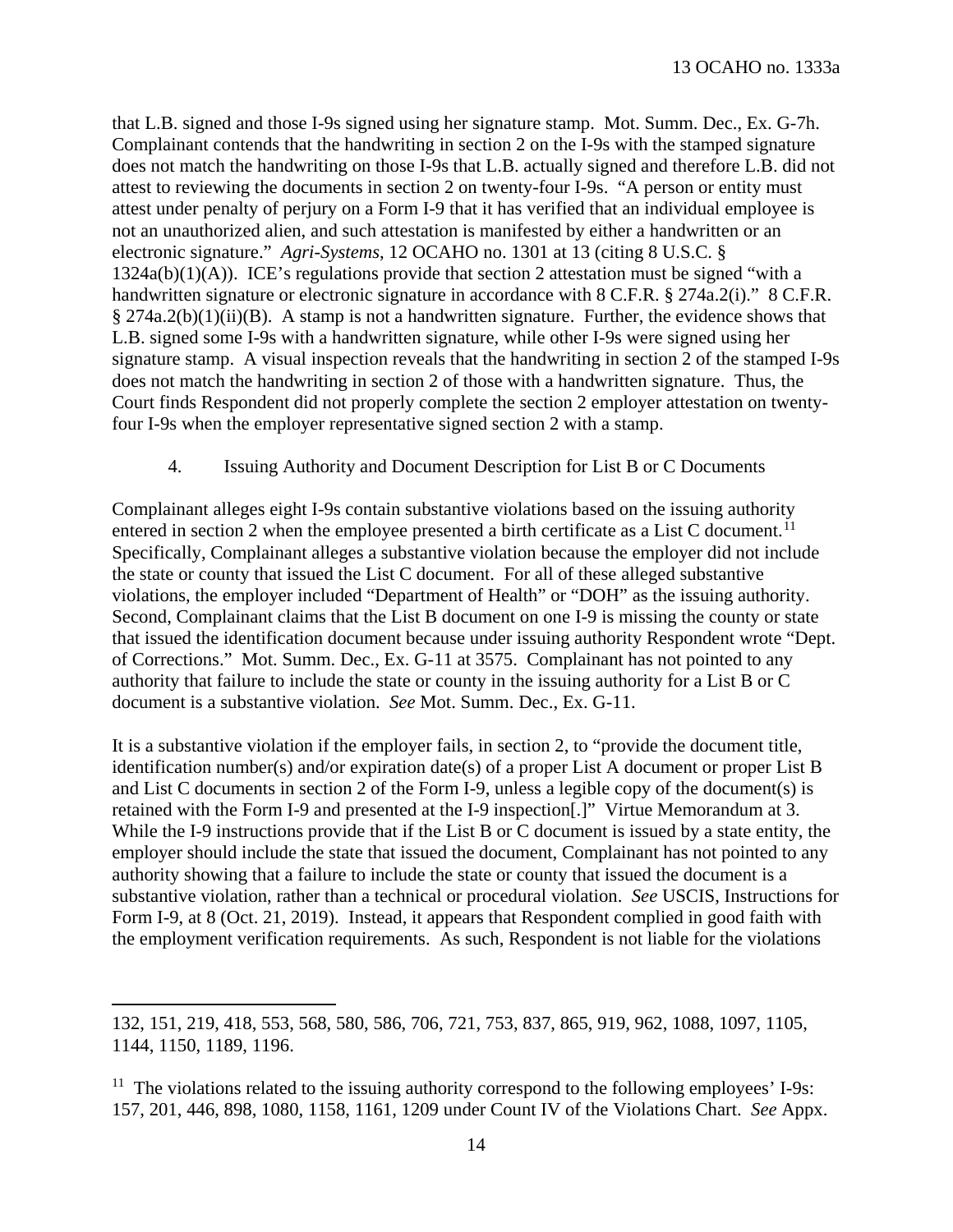related to eight I-9s related to the absence of a portion of the issuing authority on List B or C documents.

Similarly, Complainant claims that one I-9 contains an incomplete document description or issuing authority. Mot. Summ. Dec., Ex. G-11 at 2073. However, reviewing the I-9, the I-9 contains both issuing authority and document name for both the List B and C documents. Complainant seems to take issue with the issuing authority and document descriptions names, but Complainant has not offered an argument or analysis showing that this I-9 contains a substantive violation. As such, Respondent is not liable for violations related to this  $I-9$ .<sup>[12](#page-14-0)</sup> Additionally, Complainant argues that one I-9 contains an abbreviation in List B that Complainant does not recognize; therefore it is a substantive violation since Respondent did not provide Complainant with copies of the documents. Complainant does not provide any authority or argument as to why this should be considered a substantive violation. As such, Respondent is not liable for violations related to these two I-9s.<sup>[13](#page-14-1)</sup>

5. List B document Not Issued By State or Outlying Possession of United States

Complainant also claims that one employee provided an invalid List B document because the document was not issued by a state or outlying possession of the United States.<sup>14</sup> The document at issue is titled "Job Corps ID." *See* Mot. Summ. Dec. Ex. G-11 at 3657. Jobs Corps is a program administered by the U.S. Department of Labor. U.S. Department of Labor, Job Corps, *available at* https://www.dol.gov/general/topic/training/jobcorps. List B documents are not limited to those issued by state entities, instead, the employee can present an "[i]dentification card issued by federal, state, or local government agencies or entities. If the identification card does not contain a photograph, identifying information shall be included such as: name, date of birth, sex, height, color of eyes, and address[.]" 8 C.F.R.  $\S 274a.2(b)(1)(v)(B)(v)$ ; Handbook, 12.0 Acceptable Documents for Verifying Employment Authorization and Identity. Complainant did not establish that the identification card at issue lacked a photograph or the information required by ICE's regulation and Complainant did not establish that the identification card was not issued by a federal government entity. As such, Respondent is not liable for the violation related to this I-9.

# 6. List B Documents Allegedly Issued After Section 2 Completed

Complainant also claims that two I-9s were not timely completed because the List B document was not issued until after section 2 was completed.<sup>[15](#page-14-3)</sup> In both instances, the employee presented identification cards issued by Washington State and the employer completed the required information in List B. Mot. Summ. Dec., Ex. G-11 at 462, 484. The information in List B does

 $\overline{\phantom{a}}$ 

<span id="page-14-0"></span><sup>12</sup> Employee number 662 under Count IV of the Violations Chart. *See* Appx.

<span id="page-14-1"></span><sup>13</sup> Employee numbers 662 and 1080 under Count IV of the Violations Chart. *See* Appx.

<span id="page-14-2"></span><sup>14</sup> Employee number 1157 under Count IV of the Violations Chart. *See* Appx.

<span id="page-14-3"></span><sup>15</sup> Employee numbers 149, 156 under Count IV of the Violations Chart. *See* Appx.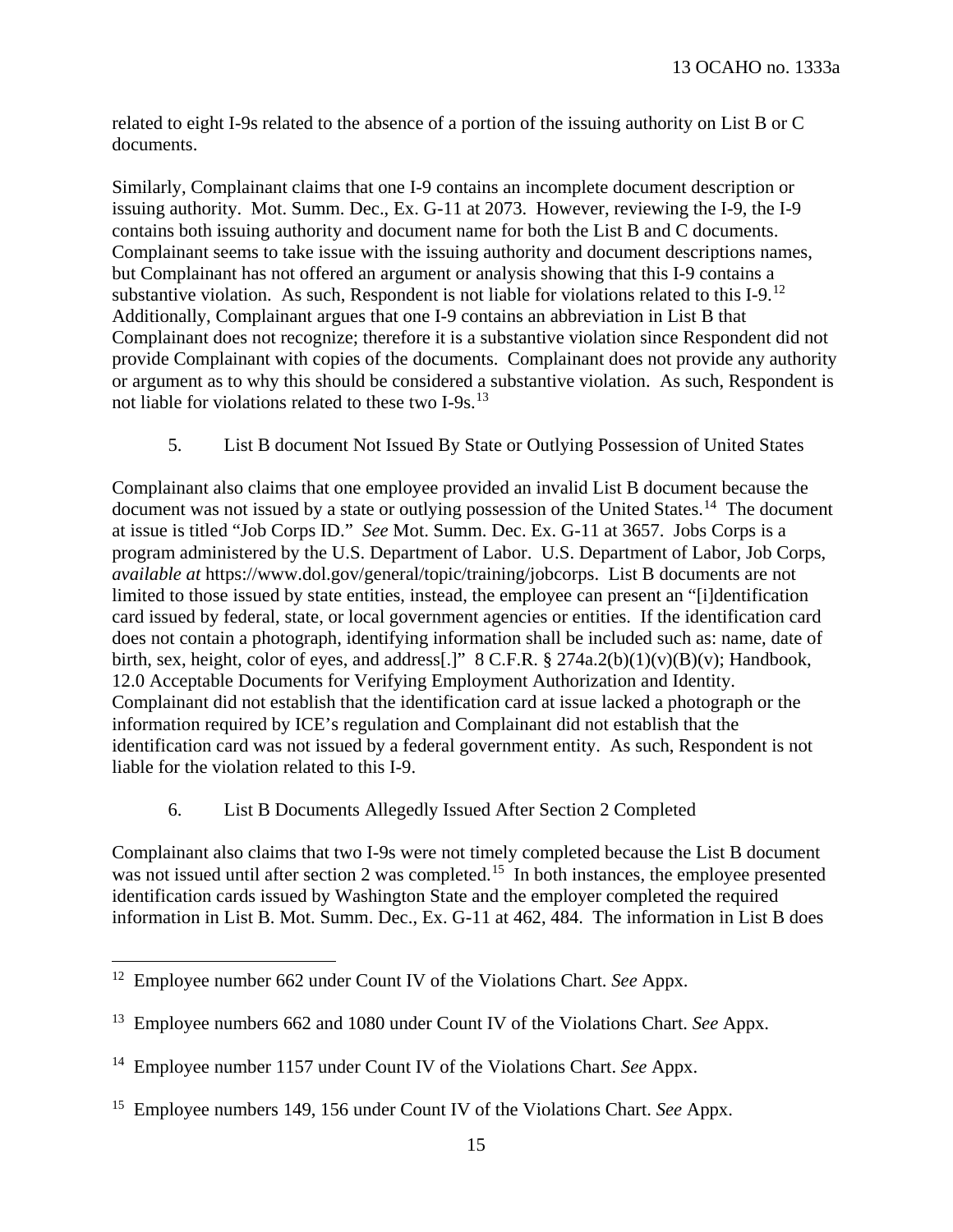not state when the cards were issued and the identification cards are not attached. *See id*. Hollcraft's affidavit also states that Respondent did not provide photocopies of any of the employees' documents. Mot. Summ. Dec., Ex. G-6 at 1. Complainant has not shown that the List B documents were issued after the section 2 attestation date, and therefore, Complainant has not established a substantive violation related to these two I-9s.

### 7. Section 3 Reverification

Complainant claims that Respondent failed to complete the section 3 reverification on eight I-9s when Respondent rehired the employees. The I-9 Manual explains that if the employer rehires an employee within three years from the date the employer completed their previous I-9 form, the employer may either use that form or complete a new one. I-9 Manual, 5.2 Reverifying or Updating Employment Authorization for Rehired Employees. The I-9 Manual further provides instructions for completing section 3 if the employer chooses to use the employee's previous I-9 form. *Id.* Other than Complainant's own handwritten notes on the payroll records, Complainant did not provide any evidence that the employee had a break in employment triggering the section 3 requirement. For these violations Complainant provided the I-9 form and quarterly reports showing that the employee was employed at some point after completing the I-9, but nothing showing that the employee was terminated after completing the original I-9 and rehired later. Mot. Summ. Dec., Ex.G-11 at 216–17, 1229, 2289–90, 2522–23, 2804–07, 2808–12, 2821– 2825, 3861–63. As such, Complainant did not establish that Respondent failed to complete section 3 on eight Forms I-9, because Complainant did not show that Respondent was required to complete section 3 on these I-9s.

#### 8. Undated Signatures in Sections 1 and/or 2

 $\overline{a}$ 

Complainant argues that two I-9s contain substantive violations because the employee's signature and the employer's signature are not dated.[16](#page-15-0) *Id.* Ex. G-11 at 2855–56, 3769. The Virtue Memorandum, which Complainant purports to follow and included as an exhibit, classifies the failure to ensure that the employee dates section 1 and the failure of the employer to date section 2 as technical or procedural violations. Virtue Memorandum at  $4-5.^{17}$  $4-5.^{17}$  $4-5.^{17}$  An employer may not be held liable for a technical or procedural violation without notice and an opportunity to correct it. *United States v. Forsch Polymer Corp.*, 10 OCAHO no. 1156, 3 (2012); *see* 8 U.S.C. § 1324a(b)(6). Thus, Complainant did not establish a substantive violation related to these two I-9s.

<span id="page-15-0"></span><sup>16</sup> Employee numbers 911 and 1191 under Count IV of the Violations Chart. *See* Appx.

<span id="page-15-1"></span><sup>&</sup>lt;sup>17</sup> Complainant served a Notice of Technical and Procedural Failures. The Notice is not in the record, but based on Hollcraft's affidavit, and ICE's internal chart, the Notice of Technical and Procedural Failures only covered violations in Count III regarding timeliness violations, and did not notify or provide Respondent with the opportunity to correct the technical and procedural violations in Count IV. Mot. Summ. Dec., Ex. G-6; Mot. Am. Compl., Ex. Form I-9 Review Chart. There is no other evidence that Respondent had notice or an opportunity to correct the technical and procedural violations in Count IV.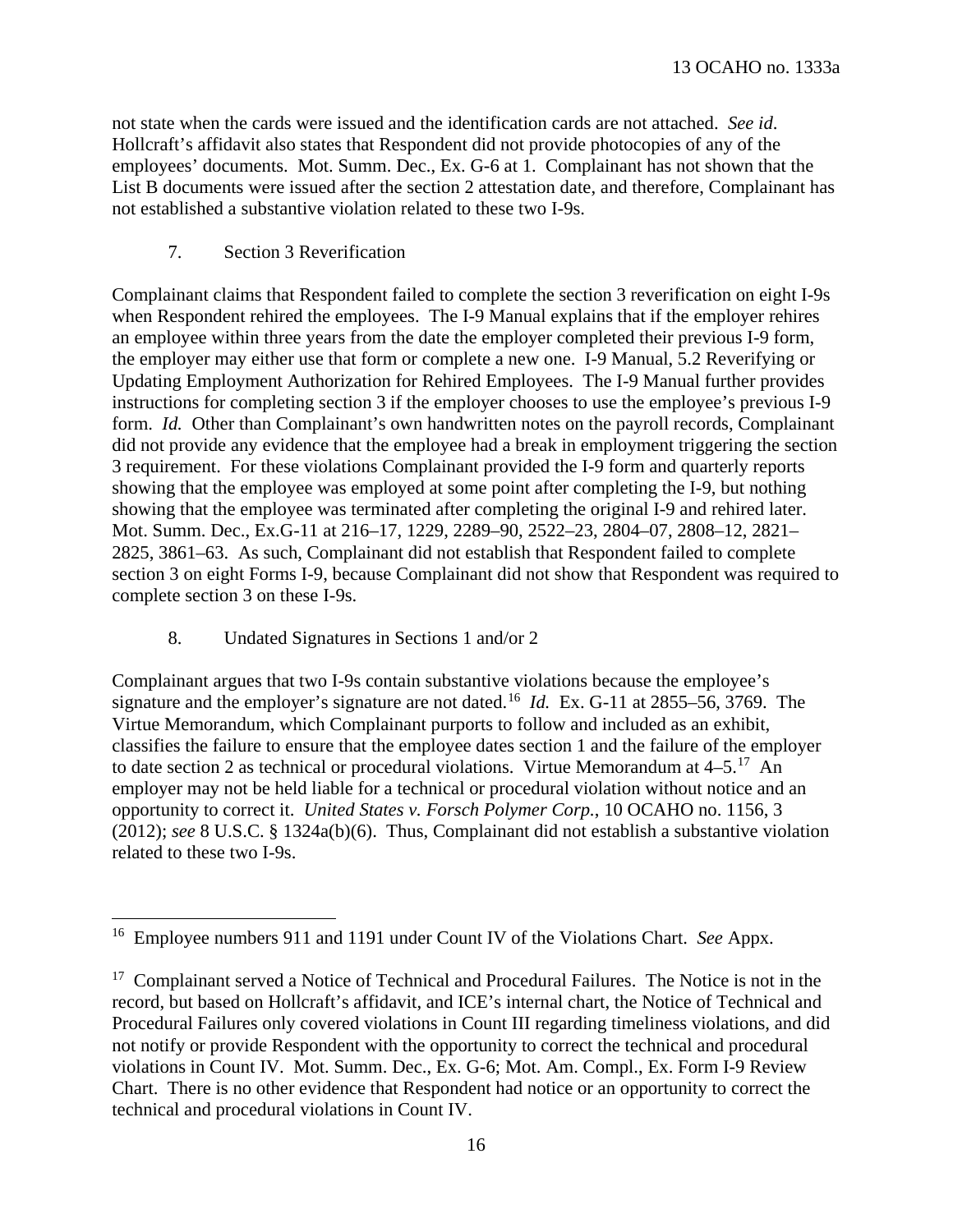#### 9. Social Security Number in Section 1 Mismatch

Complainant also alleges a substantive violation related to one I-9 and alleges that the social security number entered in section 1 does not match the social security number on the List C document or the payroll records.<sup>18</sup> Mot. Summ. Dec., Ex. G-11 at 403. Complainant alleges that the number in section 1 belongs to a different employee who was hired on the same day, and speculates that the employer must have written the number in section 1. The Virtue Memorandum, which Complainant included as an exhibit, does not list the violation alleged as a substantive violation. *See* Virtue Memo. As discussed above, substantive violations are typically those that undermine the employment verification process, such as ensuring the employee signed the form or failing to review or complete the information required for List A, B, or C documents and copies of the documents are not attached. Virtue Memo. Appx. A. Technical or procedural violations include violations that can be corrected, like a missing date of hire or no business name or address in section 2. Virtue Memo. Appx. B. The Form I-9 at issue was otherwise properly completed and Respondent reviewed valid documents to confirm the employee's status. Additionally, the I-9 Handbook states that "Employees may voluntarily provide their Social Security number, or leave this field blank." Handbook for Employers, 3.0 Completing Section 1 of Form I-9. Thus, the employee is not required to enter their social security number in section 1. Complainant only speculates as to why this number is different from the employee's actual social security number and does not provide any argument as to why this violation should be considered a substantive violation. Based on the instructions in the Handbook and the Virtue Memorandum, the Court finds that Complainant did not prove the violation related to this I-9 was substantive, and Respondent complied in good faith with the I-9 requirements. Thus, Complainant did not establish a substantive violation related to one Form I-9.

10. Missing Section 1 or Illegible Section 1

Complainant claims the employee in one I-9 did not check the box in section 1. However, the I-9 at issue is missing page one, the only page provided does not contain the employee's name, and Complainant did not provide evidence to show that the I-9 provided belonged to the purported employee.<sup>19</sup> Mot. Summ. Dec. Ex. G-11 at 1203–04. Thus, the violation related to that individual's I-9 is dismissed. Similarly, section 1 of three I-9s are not legible, so the undersigned cannot definitively determine to whom section 1 corresponds and whether the I-9s contain a substantive violation.[20](#page-16-2) *Id.* at 227, 265, 945. Thus, Complainant failed to establish a violation related to these four I-9s.

11. Section 1 Allegedly Missing Signatures or Printed Names

l

<span id="page-16-0"></span><sup>18</sup> Employee number 131 in Count IV of the Violations Chart. *See* Appx.

<span id="page-16-1"></span><sup>&</sup>lt;sup>19</sup> Employee number 387 in Count IV if the Violations Chart.

<span id="page-16-2"></span> $20$  Employee numbers 74, 86, 305 in Count IV of the Violations Chart.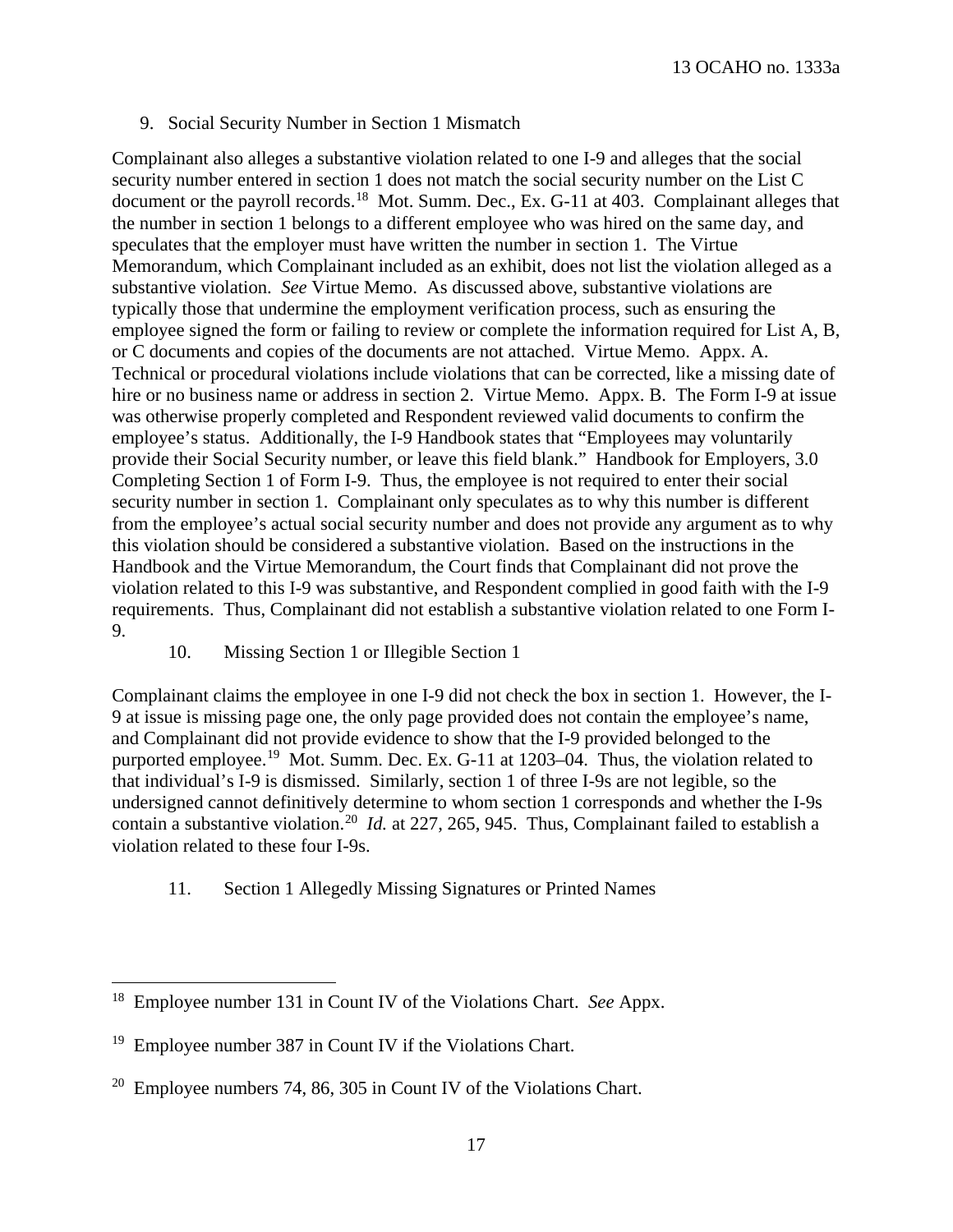Additionally, Complainant alleges that three employees did not sign section 1 of their I-9s.<sup>[21](#page-17-0)</sup> Mot. Summ. Dec. Ex. G-11 at 394, 1488. A visual inspection of these three I-9s reveals that the employees signed section 1, just in the wrong spot. *Id.* Complainant has not established that this is a substantive violation. Further, Complainant alleges a substantive violation because one I-9 lacks the employee's printed name in section  $1.^{22}$  Ex. G-11 at 2146. However, the name is printed in section 1, albeit not in the correct spot. The printed name matches the signature and the printed name in section 2. *Id.* at 2146–47. Thus, Complainant did not prove that this I-9 contained a substantive violation.

# 12. Employer Representative's Name Change

One employee, E.B., signed the employer attestation on many of the I-9s. Complainant alleges that E.B. backdated a number of I-9s because she changed her name from E.B. to E.E. in October 2015, but she used her new name, E.E., when she signed and dated a number of I-9s prior to October 2015. Some of the I-9s that were allegedly backdated contained other substantive errors, however, 178 I-9s did not contain another substantive error. Thus, Complainant seems to allege that these 178 I-9s were not timely prepared.

In support of its assertion, Complainant provides E.B.'s I-9 form in which the reverification section shows that she presented a driver's license reflecting her name change in October 2015, and Respondent's employee list and quarterly payroll reports, showing that her new name was not reflected on the reports until 2016. Mot. Summ. Ex. 7a, 7b.

Complainant presented a number of I-9s that E.B. signed using her original name before she was hired. She also signed one I-9 in 2013 using her new name, E.E. E.B. was hired in 2013 and on all other I-9s that year, she used her original last name, E.B. *See* Mot. Summ. Dec., Ex. G-11 Beginning in 2014 through 2015, she signed I-9s using both E.B. and E.E. Respondent did not specifically address this allegation.

Generally, OCAHO has found that an employer backdated I-9s when the signature in section 2 predates the employment of the employee who purportedly signed it on that date, or when the dates on the Form I-9 predate that version of the form. *U.S. v. Schaus,* 11 OCAHO no.1239, 8 (2014); *United States v. Immacuclean Cleaning Servs.*, 13 OCAHO no. 1327, 9 (2019). Complainant claims that E.B. backdated all forms I-9 prior to October 24, 2015, when she completed section 3 of her I-9 with her new identification reflecting her name change. *See* Mot. Summ. Dec., Ex. G-7 at 2. Complainant notes that Respondent's reports do not reflect the name change until 2016, even though she presented her new identification in 2015. *Id.* at 3.

The employee's updated I-9 only shows that E.B. completed her I-9 Form on that date. There is no evidence presented as to when she legally changed her name. While the use of both names, coupled with the date she changed her name on her I-9, as well as the fact that she did backdate a number of I-9s may raise an inference that she backdated forms in 2014 and 2015, in a motion

 $\overline{\phantom{a}}$ 

<span id="page-17-0"></span><sup>&</sup>lt;sup>21</sup> Employee number 128, 479, 1106 of Count IV of the Violations Chart.

<span id="page-17-1"></span> $22$  Employee number 684 under Count IV of the Violations Chart.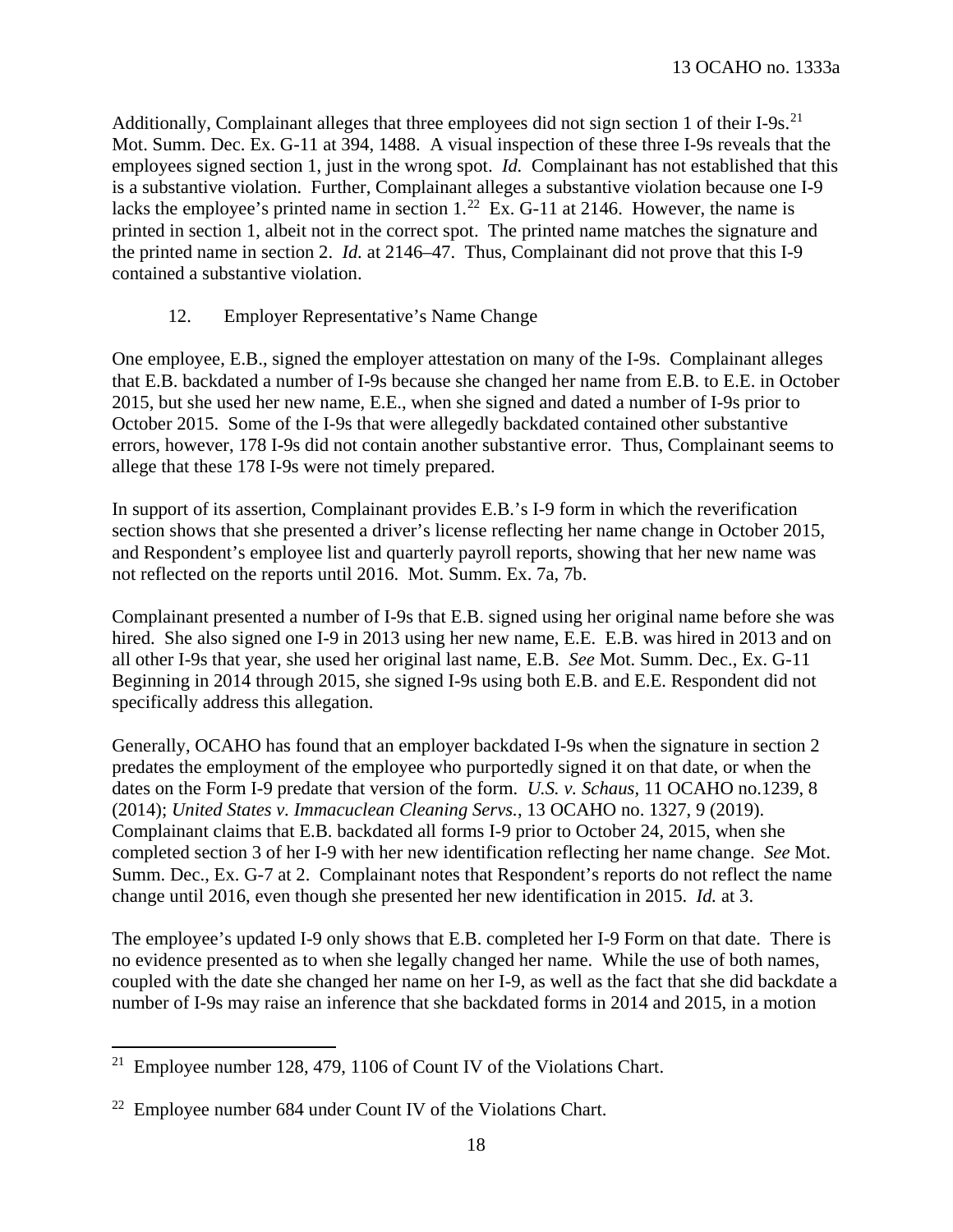for summary decision, all reasonable inferences must be drawn in favor of the non-moving party. Here, it is also possible that E.B. had informally changed her name, but had not obtained or brought in new identification, or that she referred to herself using both names.

Although Respondent has not produced any contradictory evidence, because inferences may be drawn for both parties, the Court finds a genuine issue of material fact as to whether E.B. backdated 177 I-9s between 2014 and 2015.

Nonetheless, Complainant provided one I-9 that E.B. signed in 2013 with her new last name.<sup>23</sup> This is the only I-9 she signed in 2013 with the new last name and the evidence shows that she signed all other I-9s in 2013 using her original last name, E.B., and some of those signatures predated her employment with Respondent. Thus, the Court finds that the I-9 related to one employee was not timely prepared because E.B. used her new last name in 2013, when she signed the employer attestation. As such, Complainant's motion for summary decision as to 177 violations in Count IV is DENIED.

Thus, the Court finds that Respondent is liable for failure to ensure proper completion of section 1 and/or failure to properly complete section 2 or 3 of I-9 forms for 1,015 I-9s employees. However, Complainant did not establish that Respondent is liable for 32 alleged violations in Count IV, and there is a genuine issue of material fact as to 177 violations.

# IV. CONCLUSION

Complainant's Motion for Summary Decision is GRANTED IN PART and DENIED IN PART. Pursuant to Complainant's withdrawal of one violation in Count I, one violation in Count I is DISMISSED. Complainant did not establish that Respondent knowingly hired or continued to employ the remaining employee in Count I. As such, the violations in Count I are DISMISSED. Pursuant to Complainant's withdrawal of five violations in Count II, five violations in Count II are DISMISSED. The Court finds there is an issue of material fact in Count II regarding whether Respondent provided the remaining 512 I-9s to Complainant.

Pursuant to Complainant's withdrawal of sixty-one violations in Count III, sixty-one violations in Count III are DISMISSED. Complainant did not establish that Respondent failed to timely prepare two I-9s in Count III. Thus, summary judgment is denied as to two violations in Count III, and they are DISMISSED. Complainant established that Respondent failed to timely prepare and/or present 213 violations in Count III. As such, Respondent is liable for failing to timely prepare and/or present I-9 forms for 213 employees.

Complainant established that Respondent failed to ensure proper completion of section 1 and/or properly complete section 2 or 3 for 1,015 I-9 forms in Count IV. As such, Respondent is liable for failure to ensure proper completion of section 1 and/or failure to properly complete sections 2 or 3 for 1,015 employees.

<span id="page-18-0"></span>l <sup>23</sup> Employee number 152 under Count IV of the Violations Chart.